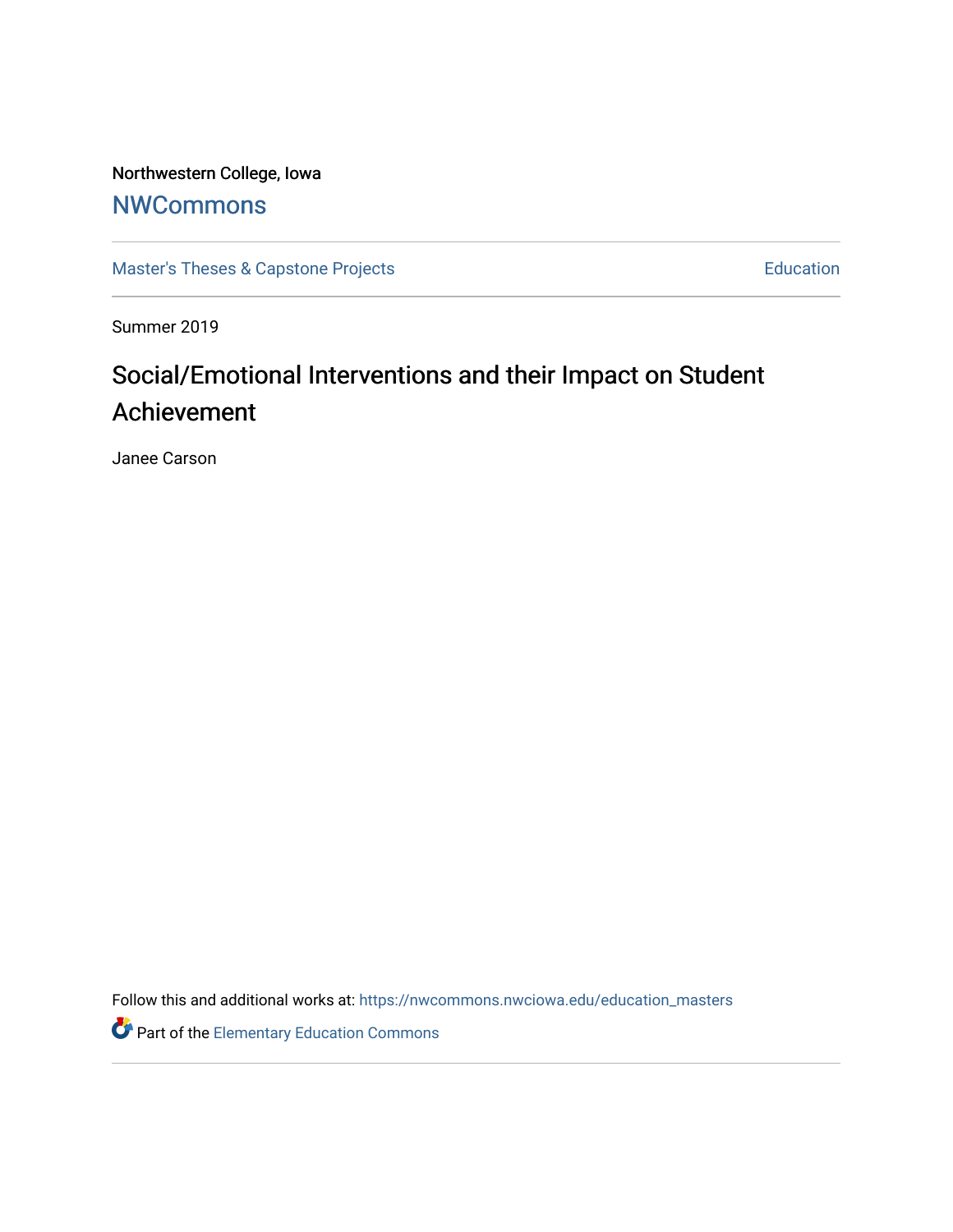Social/Emotional Interventions and their Impact on Student Achievement

Janee Carson

Northwestern College

An Action Research Project Presented in Partial Fulfillment of the Requirements For the Degree of Master of Education August 2019

Dr. Sara Waring Tiedeman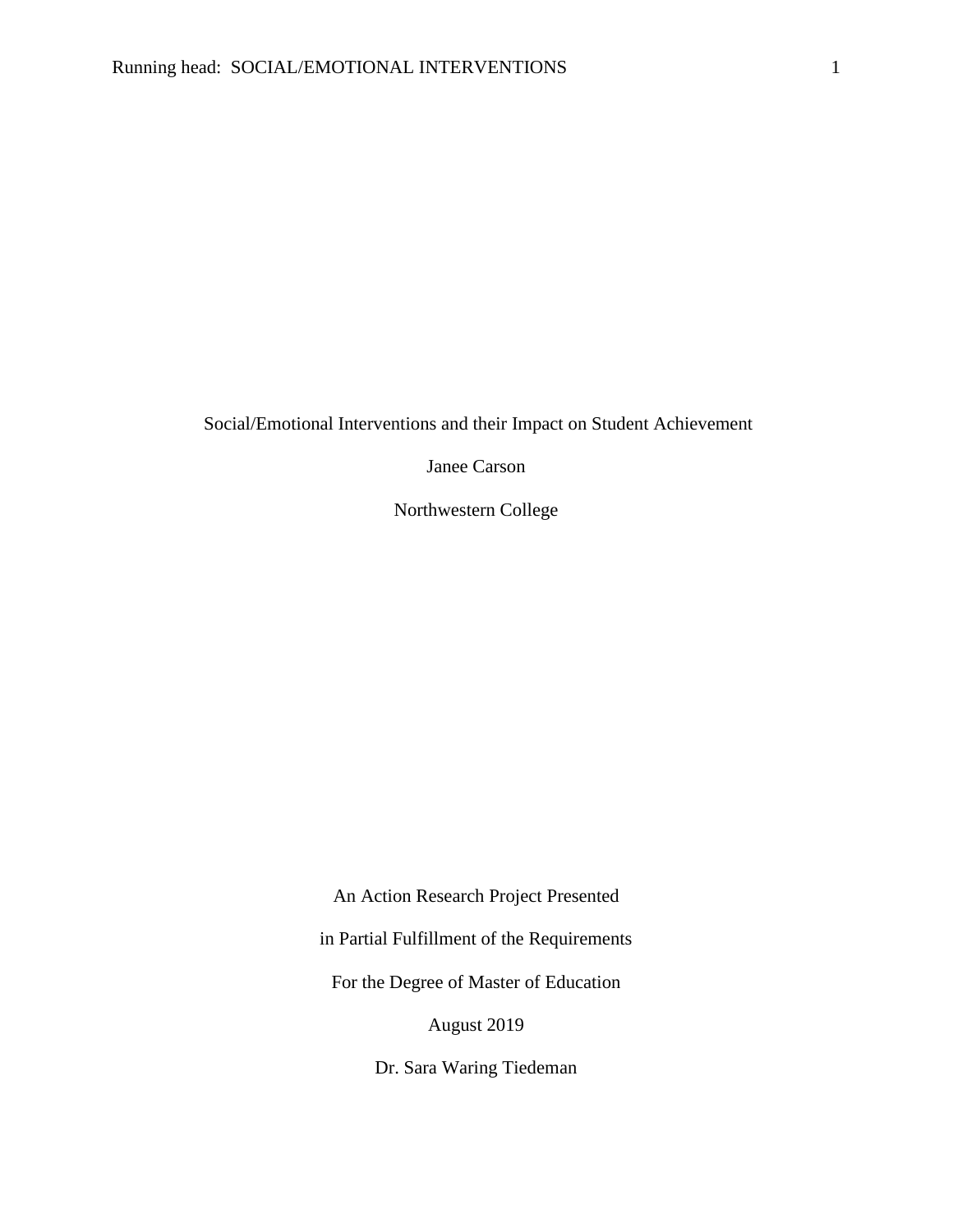# **Table of Contents**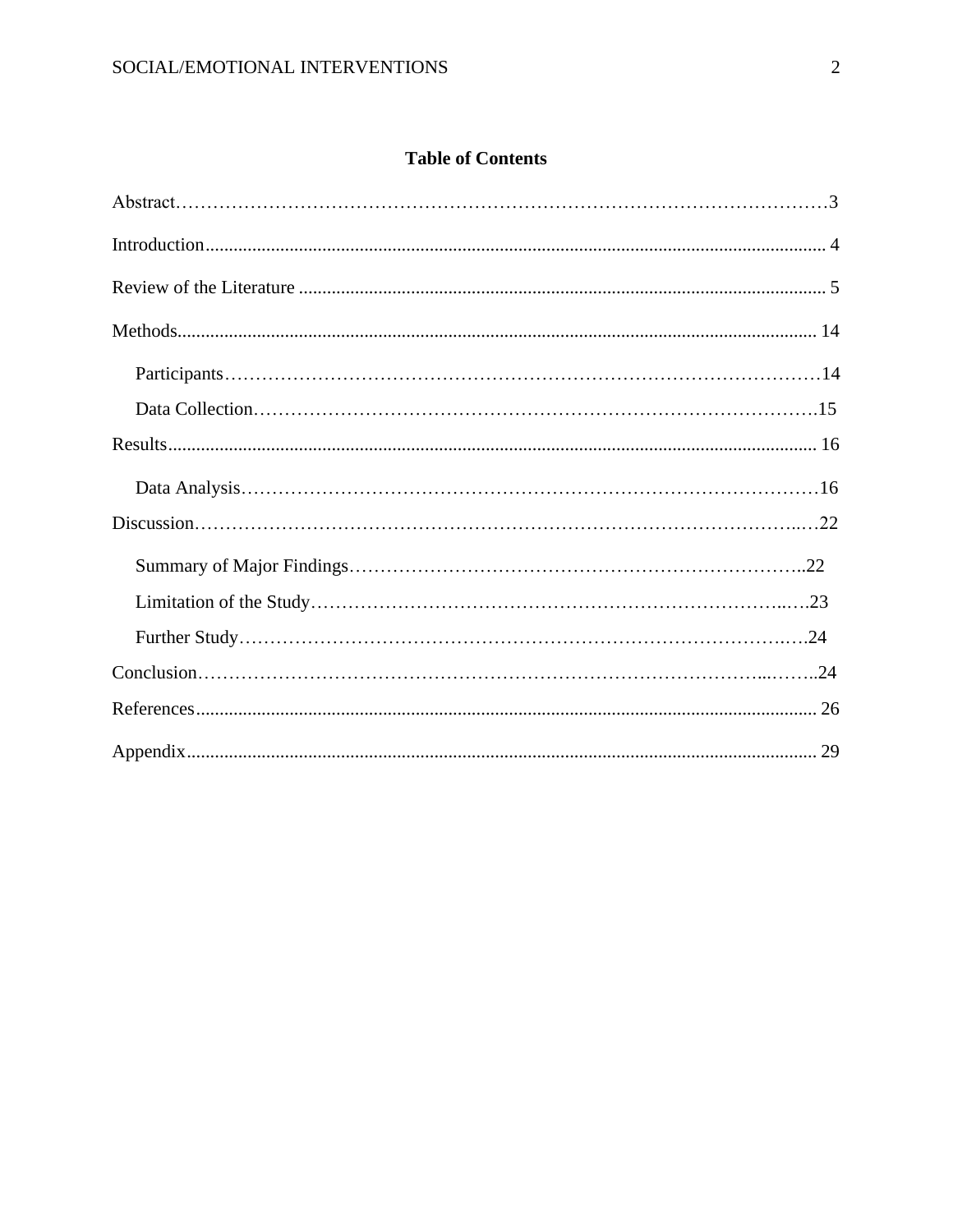# **Abstract**

This purpose of this action research project was to determine the impact of combining social, emotional, behavioral and academic interventions and their effects on academic achievement for at-risk elementary students. Data was collected from SAEBRS to determine social/emotional risk and the FAST Early Literacy Universal Screener to determine academic risk. For twelve weeks the researcher implemented Resiliency interventions and targeted 1-on-1 literacy interventions. This was done in addition to Tier 1 classroom interventions and Tier 2 Title interventions. The intervention program was implemented every school day for 15 minutes. The teacher began each intervention session by allowing the student to choose a greeting to exchange with the teacher and allowed the students to share about their life or a story for up to 2 minutes. This process helped create a safe learning environment, a positive relationship, and resiliency. Targeted 1-on-1 guided reading instruction using Journey's reading curriculum and leveled text was also implemented as the academic intervention. These interventions targeted student's social and emotional needs as well as academic needs. Data was collected through quantitative testing done weekly to show students' increase in correct words per minute. The CBM-R progress monitoring materials provided by FAST Bridge were used during this process.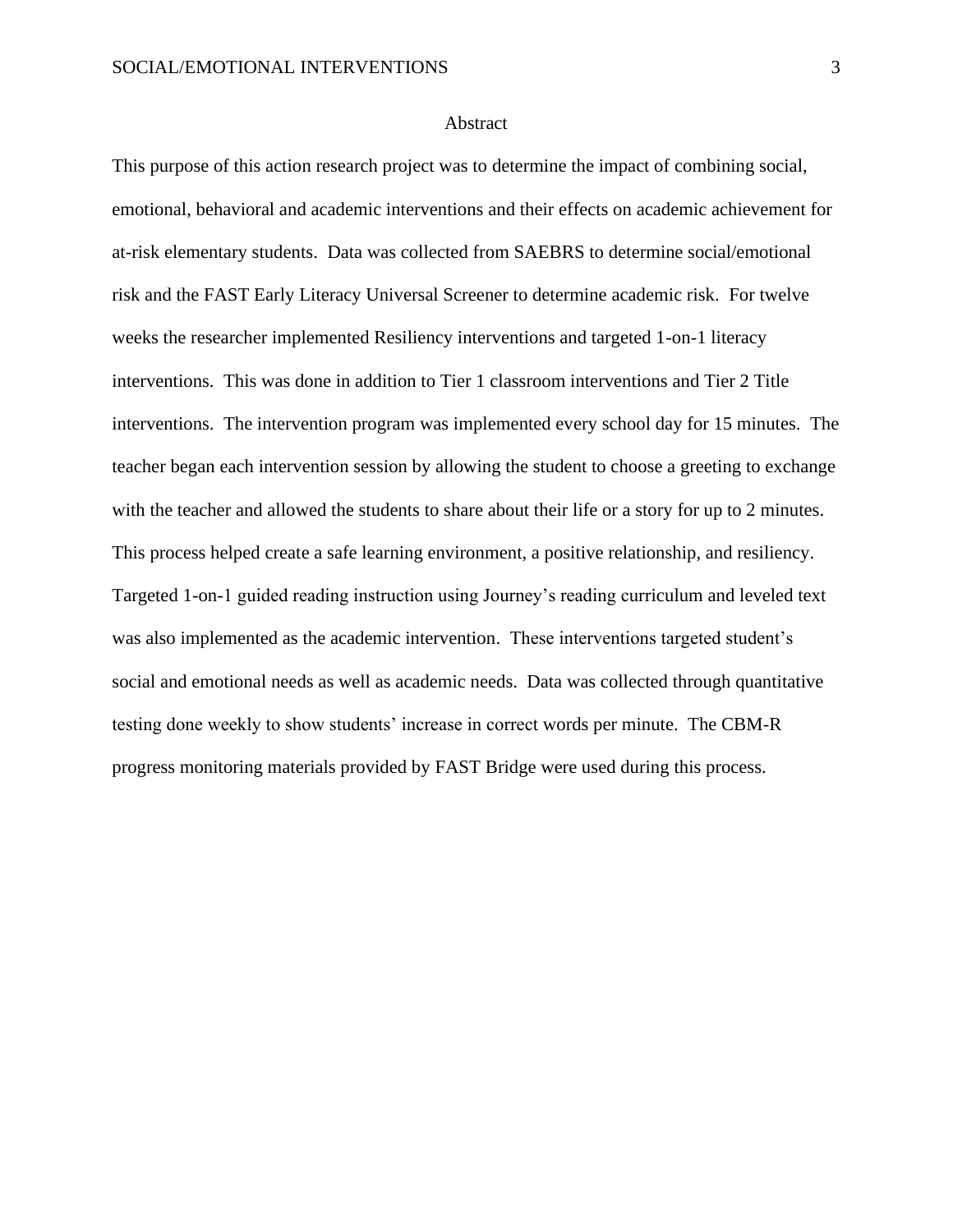# **Social/Emotional Interventions and their Impact on Student Achievement**

Children who are at-risk of social and emotional behavior issues or children who suffer from Adverse Childhood Experiences or Trauma are at significant risk of academic delays. Students who are at-risk or show social-emotional delays have difficulties making friends, are at high-risk of expulsion and dropout, and mental health issues. These skills have a large impact on academic achievement. Therefore, early intervention could be key to student success. Living in a community of low-socioeconomic status and poverty this action research project could potentially help teachers identify at-risk students and provide interventions that support academic success of students. This research will pose no risk to participants. Screeners used when conducting research will cause no harm or discomfort to students.

Through action research, this study will be used to determine the impact of resiliency interventions and 1-on-1 targeted guided reading instruction on student academic progress. Screeners used in this research include the Formative Assessment System for Teachers (FAST), Curriculum-Based Measures (CBM) Progress Monitoring, and the Social, Academic, and Emotional Behavior Risk Screener (SAEBRS). FAST Early Reading screener is an assessment comprised of 12 sub-tests. These tests are administered three times a year: fall, winter, and spring. Sub-tests students will be assessed on are word segmenting, nonsense words, sight words and passage reading. Through these sub-tests a composite score is generated and can be used to best match reading skill development and risk. SAEBRS is a tool supported by research for use in universal screening for social, emotional, and behavior risk. Benchmarks are built into the FAST system and SAEBRS to assist in determining students who are at risk for academic, social, and emotional failure. The researcher will implement intervention for student identified as academically at-risk on the FAST Early Literacy screener and at-risk on SAEBRS.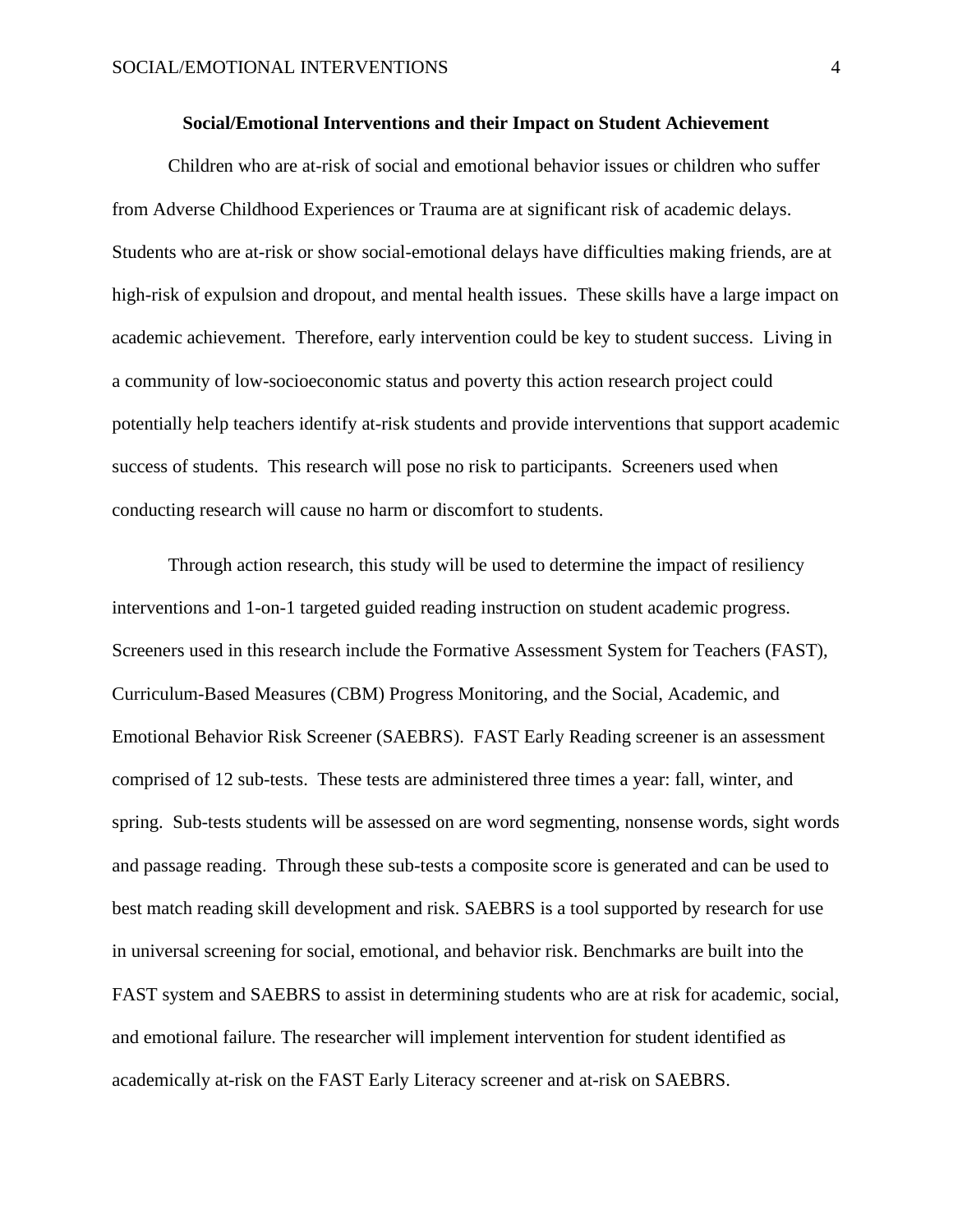# **Review of the Literature**

# <span id="page-5-0"></span>**Adverse Childhood Experiences and Classroom Engagement**

"One in five U.S. children under the age of 18 – or 16 million children – live in poverty" (Jensen, 2013, p. 11.) Adverse childhood experiences (ACEs) are events that are traumatic and can have long-lasting negative effects on the health and well-being of children. Schools across America are finding an increase in ACEs among young children. ACEs can range from physical, emotional or sexual abuse. Children who experience multiple adverse childhood experiences are more at-risk of negative outcomes. Eight adverse childhood experiences were measured by The National Survey of Children's Health in 2003, 2007, and 2011/12. Those experiences measured and reported include: divorce or separation, death of a parent or guardian, living with a parent or guardian who served time in jail or prison, living with anyone who was mentally ill or suicidal, severely depressed for more than a couple of weeks, living with anyone with an alcohol or drug problem, witnessing a parent or guardian or other adult behave violently toward another, was ever the victim of violence, and economic hardship somewhat or very often. According to ACEs parents reported for their child, by state, in Iowa 55% have experience zero adverse childhood experiences, 33% of children have experienced one or two adverse childhood experiences and 12% have experienced three or more adverse childhood experiences. The most common adverse childhood experiences in Iowa are divorce and economic hardship or poverty in which both were reported as 22% experiencing these negative events.

According to Eric Jensen (2013), students from low-income households are more likely to struggle academically for seven reasons: health and nutrition, vocabulary, effort, hope, growth mind-set, cognition, relationships, and distress. Being able to understand these differences and how to implement strategies and interventions to help mitigate the effects of poverty can make a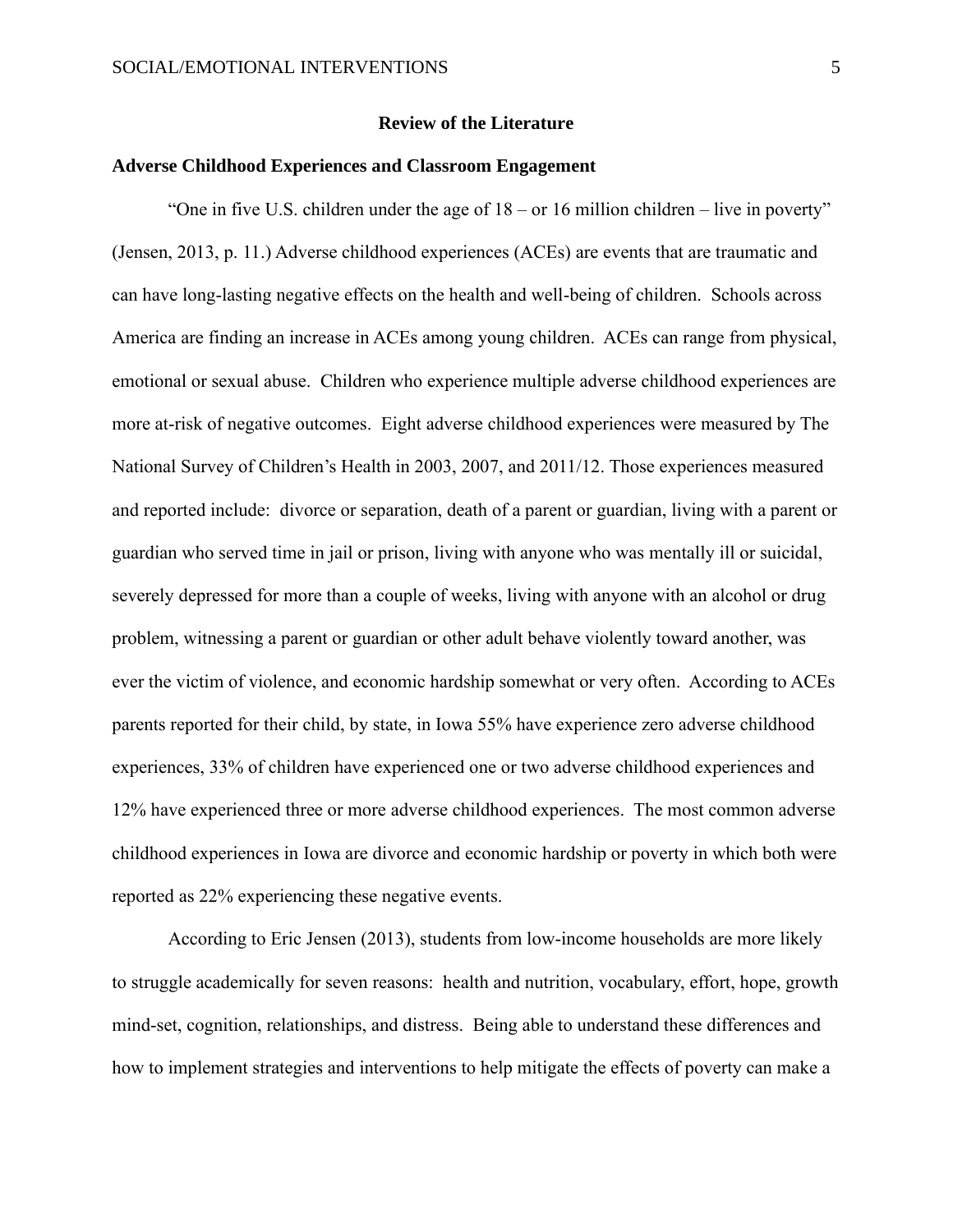difference in student engagement and academic success. One of the most important suggestions Jensen makes is building a relationship with students. Creating an environment that ensures students feel able and safe, tying classroom learning to the real world, revealing more of yourself and learning more about your students are strategies that will strengthen a teacher student relationship. Students from low-socioeconomic backgrounds often test lower on tests of intelligence and show cognitive problems that can include short attention spans, distractibility, and difficulty generating solutions to problems. Focusing on these barriers will result is disengagement. Instead, teachers should focus on affirming and reinforcing effort to guide students to make better choices. Set high goals, sell students on their chance of reaching those goals and use strategies to build curiosity and excitement over learning. Students desire engagement and are more likely to be engaged in a learning environment when the teacher is invested in student achievement.

Increasing student engagement is a strategy to enhance all students' abilities to learn how to learn or to become lifelong learners. There are many types of engagement. Academic, cognitive, intellectual, emotional, behavioral, social, and psychological engagement all play a role in student achievement. Respectful relationships and interaction improve student engagement. Creating a classroom environment and teacher student relationship that fosters a learning environment supportive of these connections increases engagement. Social engagement is considered a way of identifying students who are at risk of disengagement and negative academic behavior. "To be engaged in learning, today's students need social interaction" (Taylor & Parsons, 2011, p. 10). One factor of relationship building that stands above other is the importance of a positive classroom disciplinary climate. "Students who describe their classroom disciplinary climate as positive are one and a half times more likely to report high levels of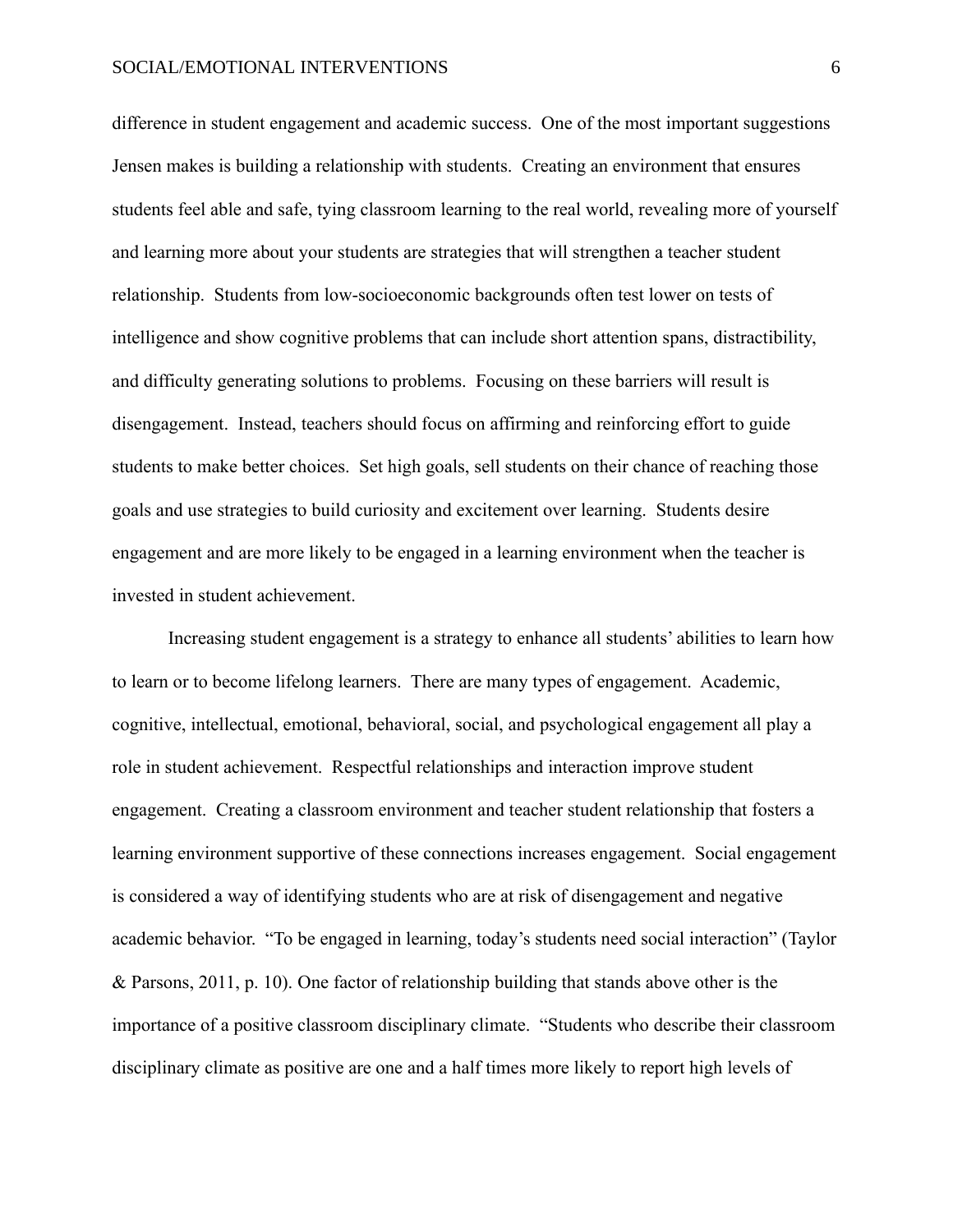interest, motivation and enjoyment in learning" (Taylor & Parson, 2011, p. 11). Social skills interventions provide positive modeling of classroom and interpersonal skills for students therefore, increasing student engagement and preventing the possible negative trajectory toward academic and social achievement.

"Student engagement is a strong predictor of educational outcomes. Students with higher behavior and cognitive engagement have higher grades and aspire to higher education (Wang, Degol, 2014, p. 3). Implementing targeted intervention programs at many levels may be more effective for students at greater risk of academic or psychological problems. An evidence-based intervention program, Check and Connect, has reduced dropout rates and truancy for students at high-risk of school failure. School wide positive behavioral support programs have also improved student engagement and classroom culture. Social and emotional skills have a critical impact on academic achievement. These programs can be effective for students who are at-risk socially and emotionally.

Early Behavior Disorders (EBD) are common among children or youth at-risk for emotional and behavioral disorders. Implementing social skills interventions have shown effective for at-risk students. According to Frank Gresham (2015), 65% of students with EBD will improve when given social skills interventions. Social skills function as academic enablers and contribute to higher academic achievement (Gresham, 2015). Social skills can be divided into three categories: social interaction, prosocial behavior, social-cognitive skills. These categories fall into problem behaviors or externalizing and internalizing categories and academic/achievement/performance. "Researchers have documented meaningful and predictive relationships between students' social behaviors and their long-term academic achievement"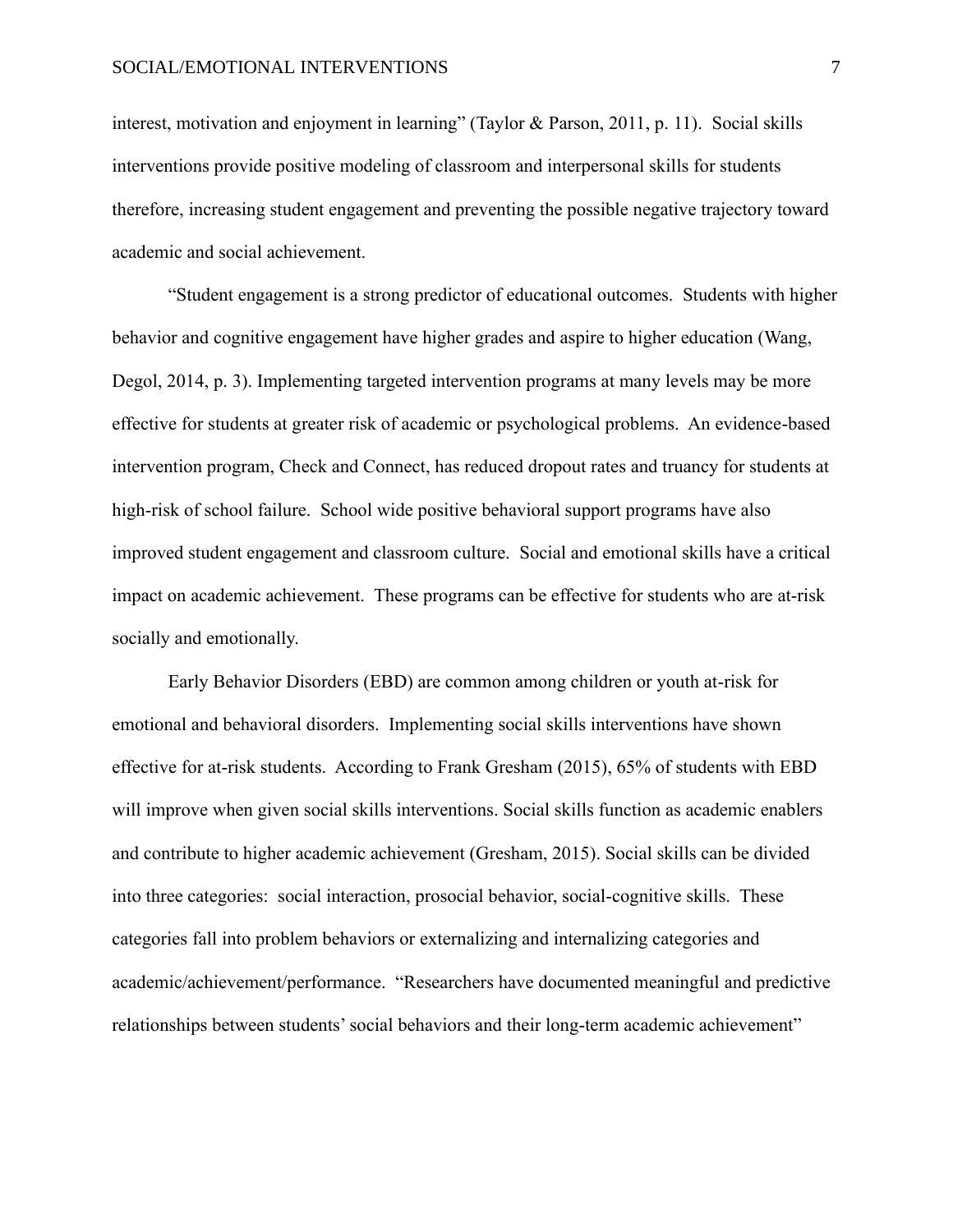(Gresham, 2015, p. 101). Early identification of EBD and explicit interventions implemented in the early childhood classroom positively impact academic achievement.

# **Evidence-Based Social Skills Interventions**

A federally funded program from the Center on Social and Emotional Foundations for Early learning and the Technical Assistance Center on Social Emotional Intervention suggest a 3 tiered intervention program for students. Tier 1 interventions are suggested for an entire group of students. The second tier focuses on intentionally teaching social and communication skills to students who are at risk and the third tier suggests a behavioral assessment and individualized behavior intervention plans for at-risk students. Young children with EBD or who are identified as at-risk for emotional, behavioral and social challenges like children with EBD should participate in a tiered intervention. According to Kristen L. Withey (2018), when implementing a three-tiered intervention, procedures should follow a four-step process: Establish the Environment, Direct Instruction, Application, and Follow-Up.

In the interventions first step teachers should alter their classroom environment and instruction. The teacher should move toward meeting the social-emotional and behavior needs of at-risk students. One way to meet these needs is with a choice board or incorporation of a students preferred material or tool into a lesson or activity. The teacher must establish predictable daily routines and post a visual schedule to allow for independence while providing explicit expectations. Furthermore, the teacher must alter his or her own behavior by incorporating specific instructions of what the exact behavior looks like. "High probability requests ask students to comply with directives that they are most likely to complete" (Withey, 2018, p. 184).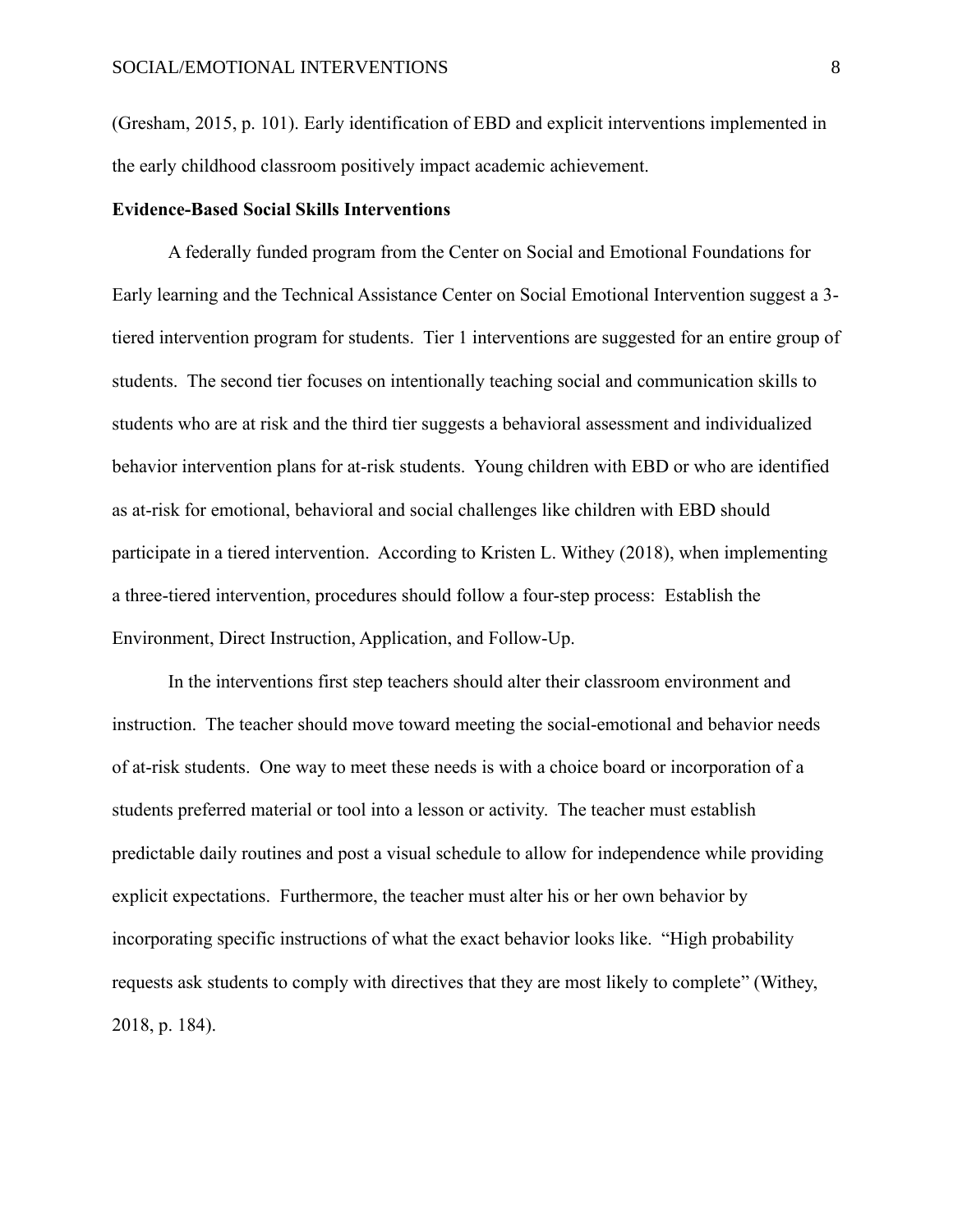The second step is instruction. Depending on the focus, social-emotional or behavioral skill, the instructions can take multiple forms such as mindfulness, social stories, modeling, and/or rehearsal. This step of the intervention encourages students to develop self-regulation skills. Step three and four include application and follow-up. It is important to teach students how to self-monitor or reflect on their behavior. This can be done through emoticon rating scales. If a student demonstrates appropriate and positive behavior, they will choose a smiley face. If the student displays poor behavior, they will choose a frown face. When an individualized intervention plan is considered and implemented it may increase the likelihood of social, emotional, behavioral and academic success.

Head Start Trauma Smart (HSTS), an early intervention program developed in 2008 for preschoolers in head start programs, goal is to decrease the negative impact of chronic, toxic stress, to support children's social and cognitive development. HEARTS is another school-wide model that uses tiered responses to support trauma-exposed kindergartener and elementary students. Tier one supports school wide changes to the culture and learning environments. Tier two supports specific training for staff and tier three addresses specific resources and interventions for trauma-exposed children. "The HEARTS program was associated with increased school personnel knowledge about trauma and trauma-informed practices, increased student engagement in school and decreased behavior problems and trauma-related symptoms among students" (Loomis, 2018, p. 137.)

#### **How Poverty and Trauma Effect the Classroom**

Nutrition, poor diet and diminished health practices can affect attention, reasoning, learning, and memory. "Children who grow up in poor families are exposed to food with lower nutritional value. This can adversely affect them even in the womb" (Jensen, 2013, p. 25). There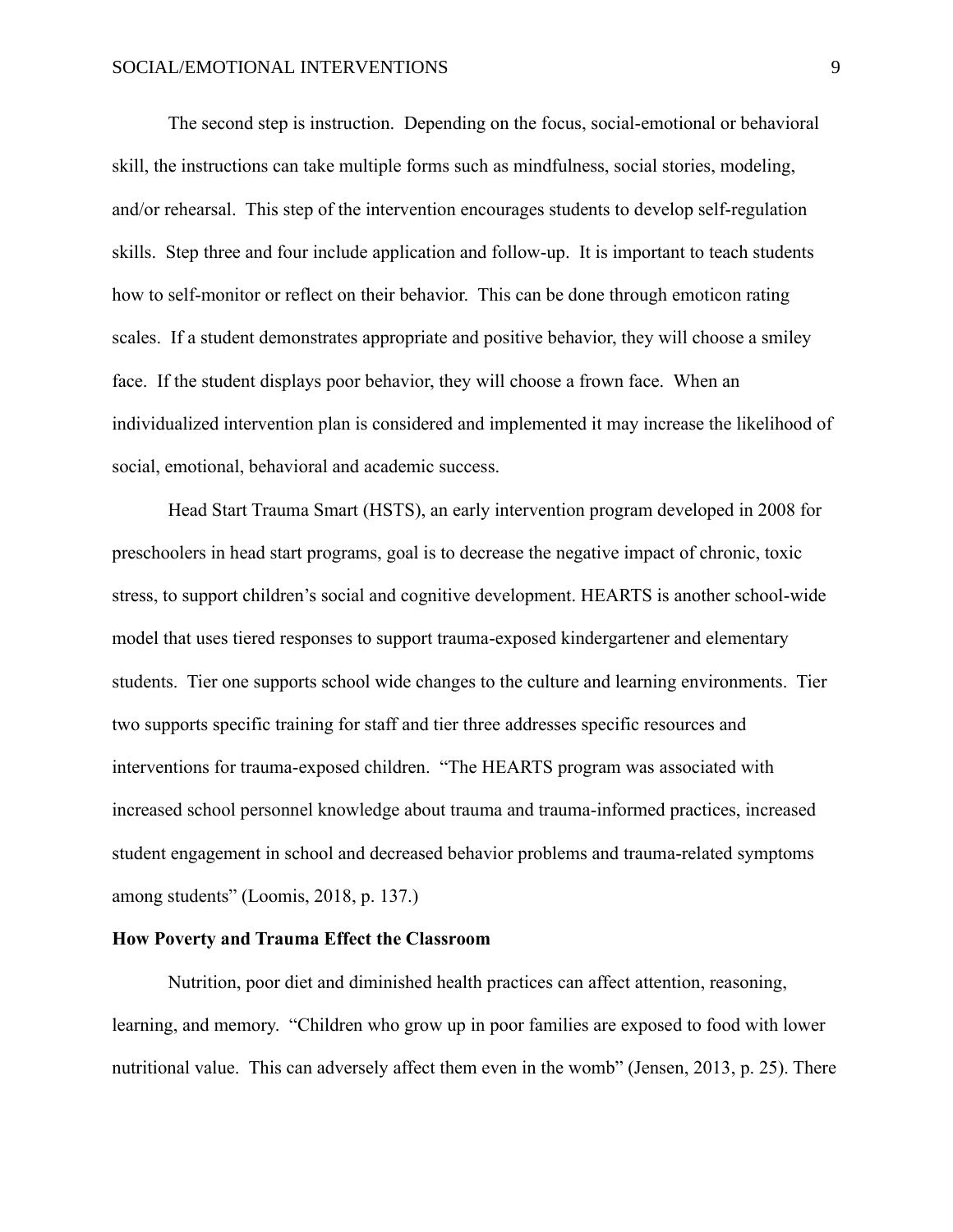are two primary foods for the brain, oxygen and glucose. Educators can engage students in slow stretching while taking slow deep breaths to increase oxygen to their brain. Recess and physical education contribute to greater oxygen intake as well.

Furthermore, children who grow up in low socioeconomic conditions typically have smaller vocabulary which raises academic risk. "A child's vocabulary is part of the brain's tool kit for learning, memory, and cognition. Kids from low-income families are less likely to know the words a teacher uses in class or the words that appear in reading material" (Jensen, 2013, p. 25). Children from low-socioeconomic backgrounds often perform below students from highersocioeconomic backgrounds on test and academic achievement because they have short attention spans, difficulty monitoring the quality of their work and generating solutions to problems. These students, who struggle, begin to act out or shut down. Teaching problem solving and organizational skills while using a positive mind-set, encouragement, and persistence can build higher-level thinking skills.

The sixth difference Jensen discusses is relationships. In homes experiencing poverty or adverse childhood experiences children get twice as many reprimands, caregivers are stressed out and more likely to be grumpy and less likely to offer positive comments to their children. Disruptive home relationships and ACEs often create mistrust in students because adults have failed them at home so why would not the adults in a classroom fail as well. These children need strong, positive, caring adults to intervene and build positive relationships with them for them to emotionally and academically succeed. Learning every students name, their likes and dislikes, asking about their family and hobbies will begin to build a respectful and trusting relationship where students feel comfortable learning. Addressing the differences between students who come from low-socioeconomic backgrounds and those who come from high-socioeconomic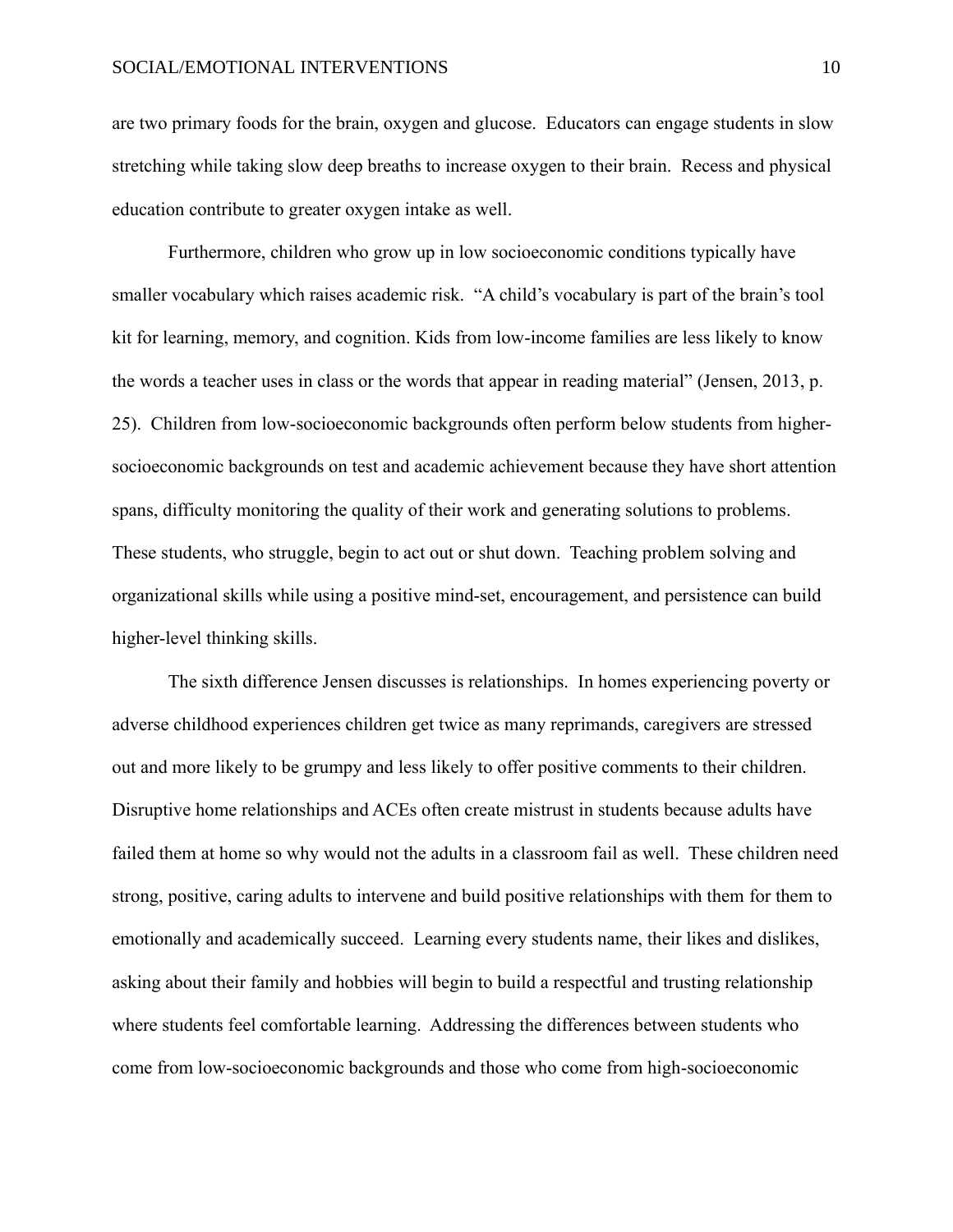backgrounds who have not experienced more than one adverse childhood experience can make a difference in a child's ability to engage in learning and become academically successful.

# **Resilience in the Classroom**

Academic resilience is important because it increases the likelihood of academic success and a key to building resiliency is facing adversity with positive adaptation (Berg & Pietrasz, 2017). Patricia Berg and Carol Pietrasz research strategies to build resiliency in the article *Turning Classroom Failure into Student Success: The Value of Integrating Resiliency Building Activities in the Academic Classroom.* The Distribution Challenge is a strategy to build resilience. It is an obstacle course competition. Students are placed into teams and each team has the challenge of getting from point A to point B. This strategy can be modified to fit any grade level. The point of the activity is to have students complete the challenge with little or no preparation and allow a second chance, after failure or challenges, with greater preparation time. The Distribution Challenge represents a safe environment for facing challenges, provides an environment of positive feedback, failure and second chances. This builds resiliency and grit. Grit is focused on overcoming challenges. "Resiliency is bouncing back in the short run when faced with a setback, failure, plateau, or even a success" (Berg & Pietrasz, 2017, p. 301).

Resiliency also involves teaching students terms to use in their daily language and then giving them a strategy for dealing with failure. The second strategy Berg and Pietrasz discuss is the F.L.E.X. plan. F.L.E.X. stands for (a) failure happens, (b) lean in and allow yourself to lean into the emotion, (c) elect a positive response, and (d) X-ray or share your story of resiliency with others. This is a role-playing exercise that can include fictional trial and triumph cards, sharing personal stories of facing challenges and how to apply the F.L.E.X. plan. Students begin by discussing resiliency terms like effort, self-control, social intelligence, courage, self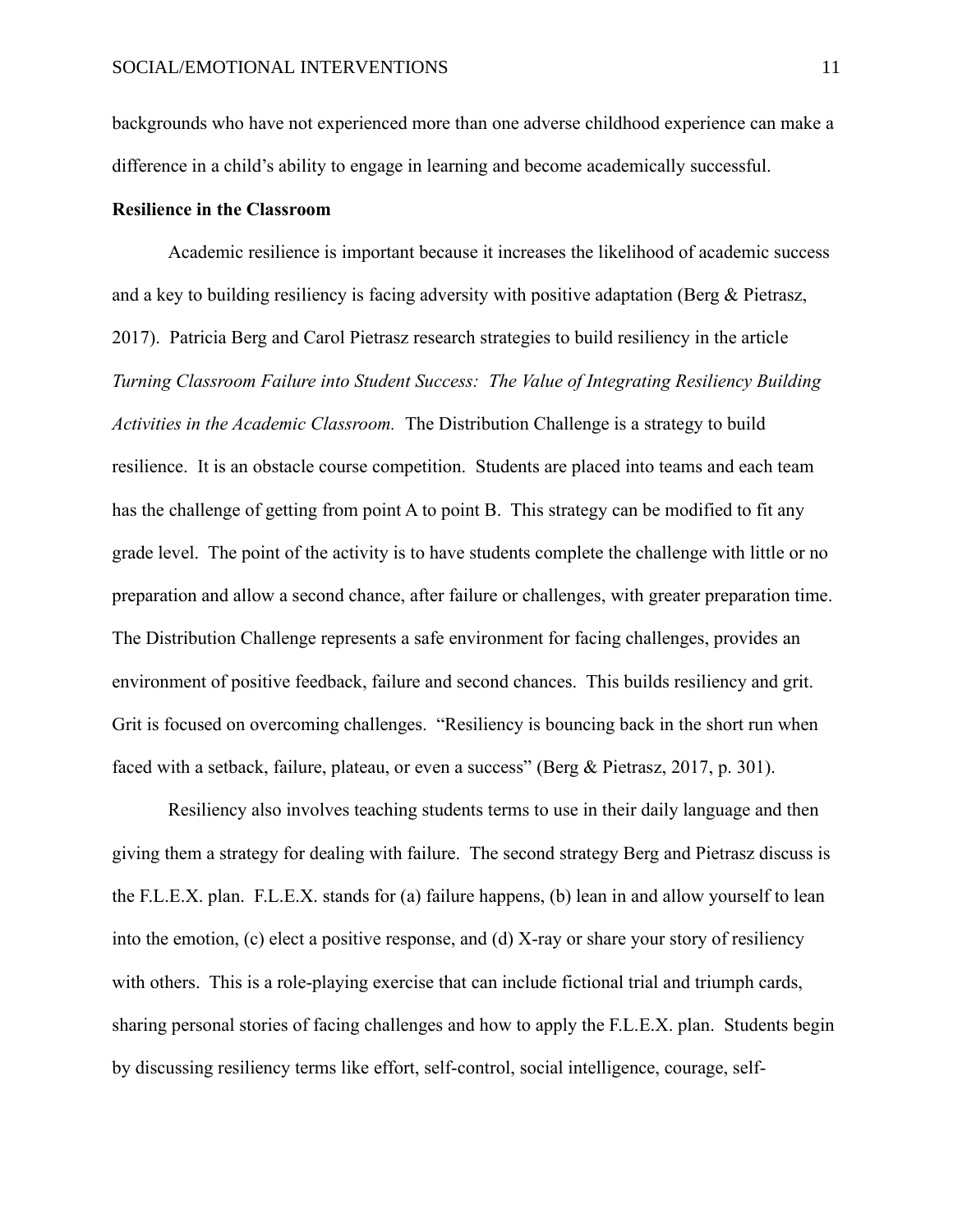determination, perseverance, resolve and optimism, to name a few. Then students break into groups to generate their own resiliency terms. This activity, integrated with the Distribution Challenge, can help increase resiliency awareness (Berg & Pietrasz, 2017).

Helping students embrace a safe and predictable connection and relationship is the beginning of building resiliency. Educators must be able to understand what happens to a child emotionally, behaviorally, and cognitively when they are exposed to trauma. Behavioral issues arise from stress response and are correlated with attachment and self-regulation challenges children face because of ACEs or Adverse Childhood Trauma. How a student responds to a situation may be a result of a childhood experience. Resilience is not a trait that develops naturally. These skills are developed through training, nurturing and positive relationships. "When resiliency is embedded in the classroom culture, teachers transform the lives of students" (Teaching Resilience in School, 2019).

Having just one trusted adult in a student's life makes it less likely they will develop behavior problems and academic disengagement. Providing resilience training for staff and pupils, like the program piloted in South Tyneside, Manchester in 2007 where a total of 22 schools gave resilience training and measured the impact on children's well-being, behavior, attendance and attainment for up to three years, led to significant improvement in pupil's depression symptom scores, school attendance rates and academic attainment in English. Students that received free school meals and not academically achieving benefitted the most (Bouncing Back, 2017). The impact of the training wore off soon after the training finished suggesting that regular resilience training is the most effective strategy for long term outcomes for students.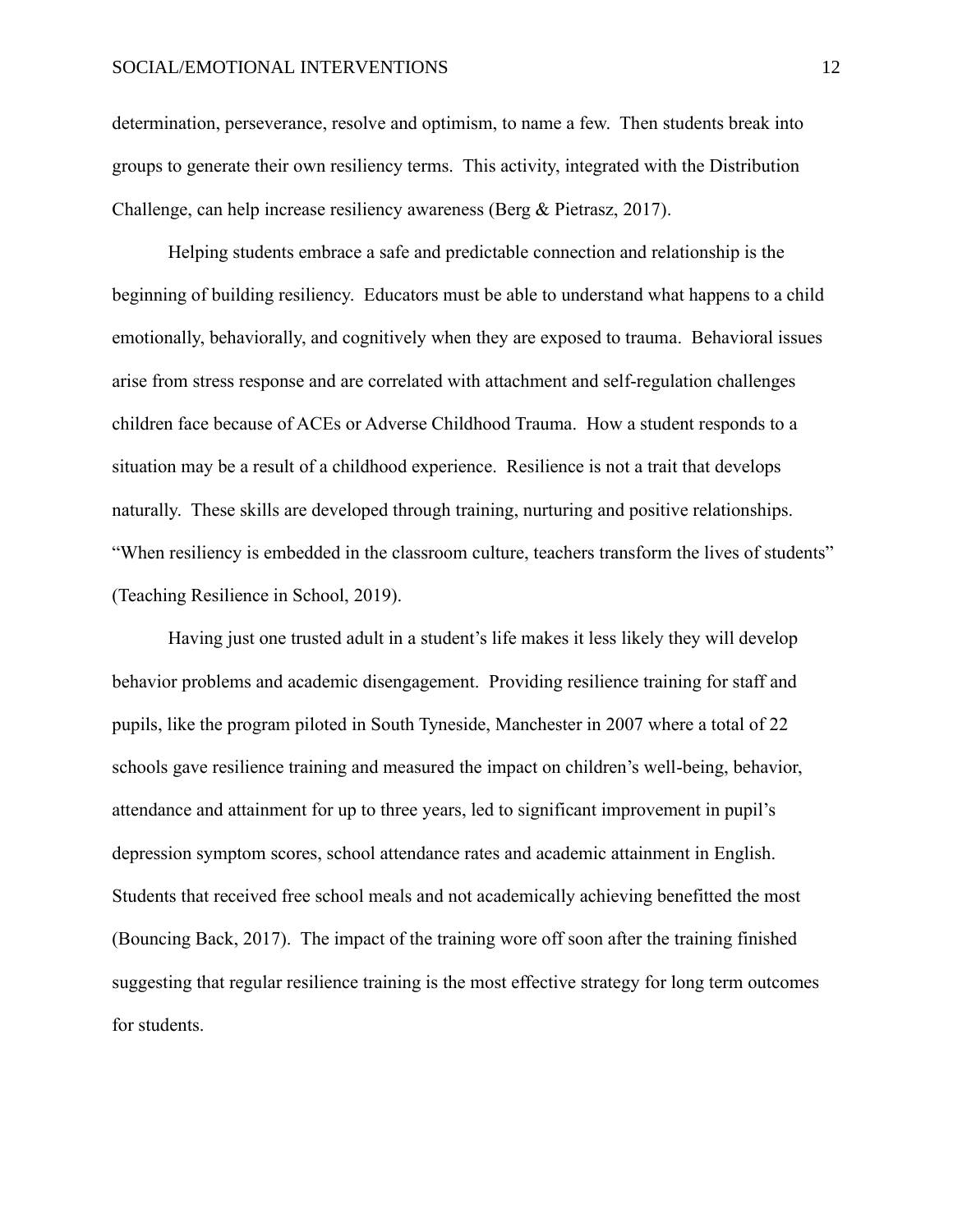Resiliency touch points is a targeted and intentional interventions implemented for students who have chronically elevated and activated stress response systems. These are students who shut down, are disengaged, test boundaries and come to school unready to learn but needing love and emotional support. Resiliency Touch Points can be brief encounters throughout the day. They can last for 30 seconds or up to five minutes, enough time to explore what's going on with students and start building a positive social and emotional connection. When this intervention is implemented consistently it can lessen feelings of despair and hopelessness of students who have experienced adversity and trauma (Desautels, 2018).

One-on-one interaction such as those used in the Reading Recovery program have the potential to lead to a high quality of student-teacher relationships and in turn lead to higher levels of academic engagement. According to Nadia O'Toole and Clemence Due and their research of school engagement for academically at-risk students and the Reading Recovery program, students who were part of the Reading Recovery group gained important benefits from Reading Recovery that went beyond assistance with reading (O'toole & Due, 2015). This group discussed their interactions with teachers and their impact or importance, whereas the group not participating in Reading Recovery did not. Students who would have fallen into at at-risk category and participated in the Reading Recovery program experienced an increase of school engagement and displayed no anxiety in relation to school. "This positive impact could be the result of a number of factors, including the development of positive relationships with teacher, the experience of being rewarded rather than punished, and the sense of achievement the Reading Recovery students demonstrated in their interviews (O'toole & Due, 2015, p. 14).

Despite the challenges presented to children who experience adverse childhood traumas there are school-based targeted intervention programs. Close teacher-child relationships can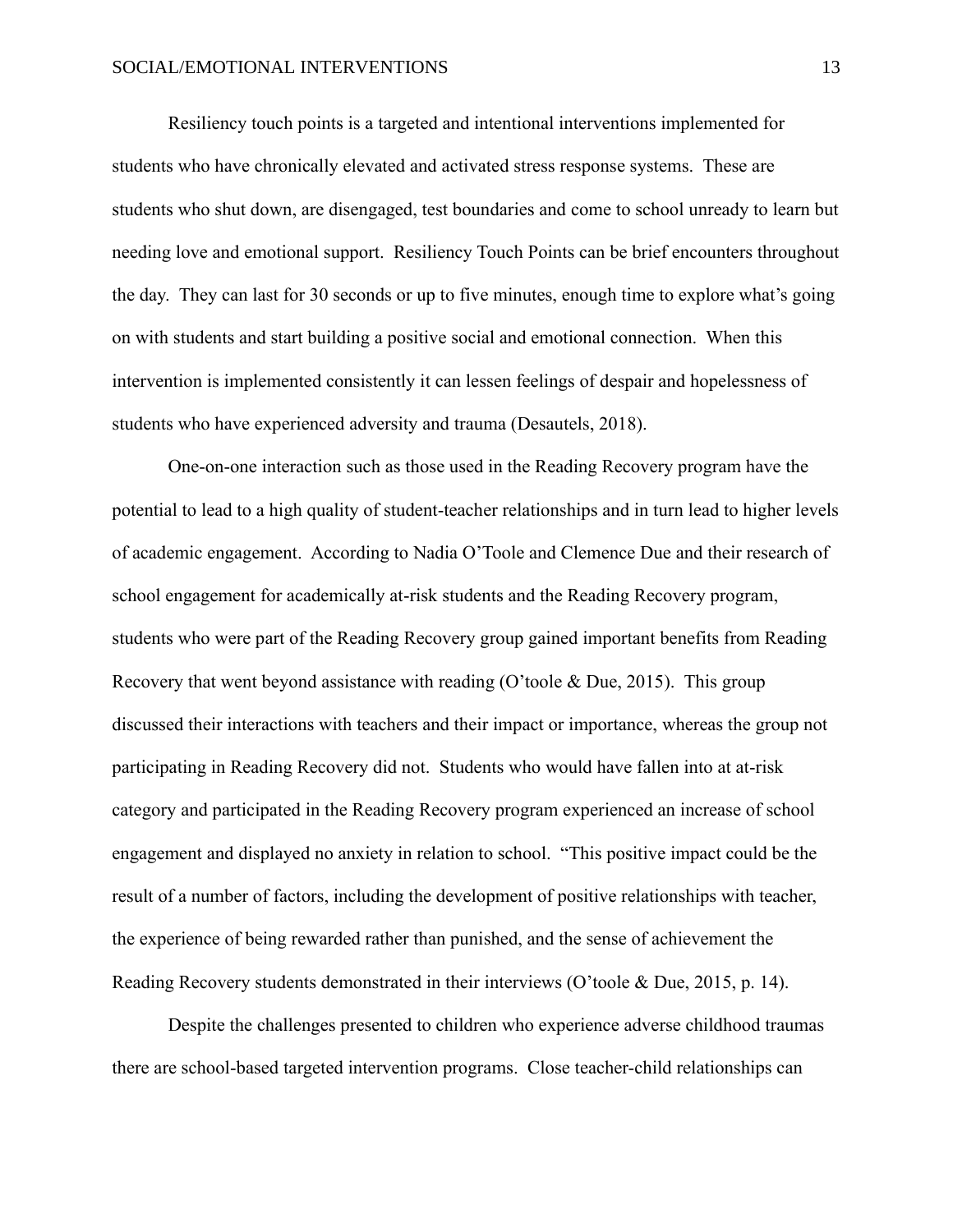positively influence the development of children who experience emotional trauma. "Guided by attachment theory, a focus on interventions to support children's relationships with major caregivers, such as teachers, is of particular importance for young children who have experienced trauma" (Loomis, 2018, p. 141). Trauma-informed preschool models for young children have shown to make a positive impact when implementing early childhood interventions and trauma-informed education for older children. Trauma-informed care needs to be more accessible for children and integrated into existing systems of care. Trauma-informed practices are being incorporated into public school systems, social services and medical systems.

The importance of considering student's emotional needs is just as important as their academic needs. Emotional and academic growth go hand in hand and without addressing a student's mental health and emotional needs a child's academic success may be at-risk. Teaching strategies, classroom environment, administrative support and professional development to inform school staff of important interventions can help lead to trauma-informed schools and practices. These practices and interventions can help at-risk students develop positively emotionally and academically.

# **Methods**

#### **Participants**

In this action research study, data was collected on 11, first grade students. Of those eleven, nine students are boys and two girls. Five of the 11 students are either at-risk emotionally or academically according to SAEBRS and FAST data. One student receives special education services and has an IEP, one student is African American, eight students receive Title I services that were implemented at the beginning of the school year and will continue until the end of the school year. In February, students were given the FAST Early Reading screener to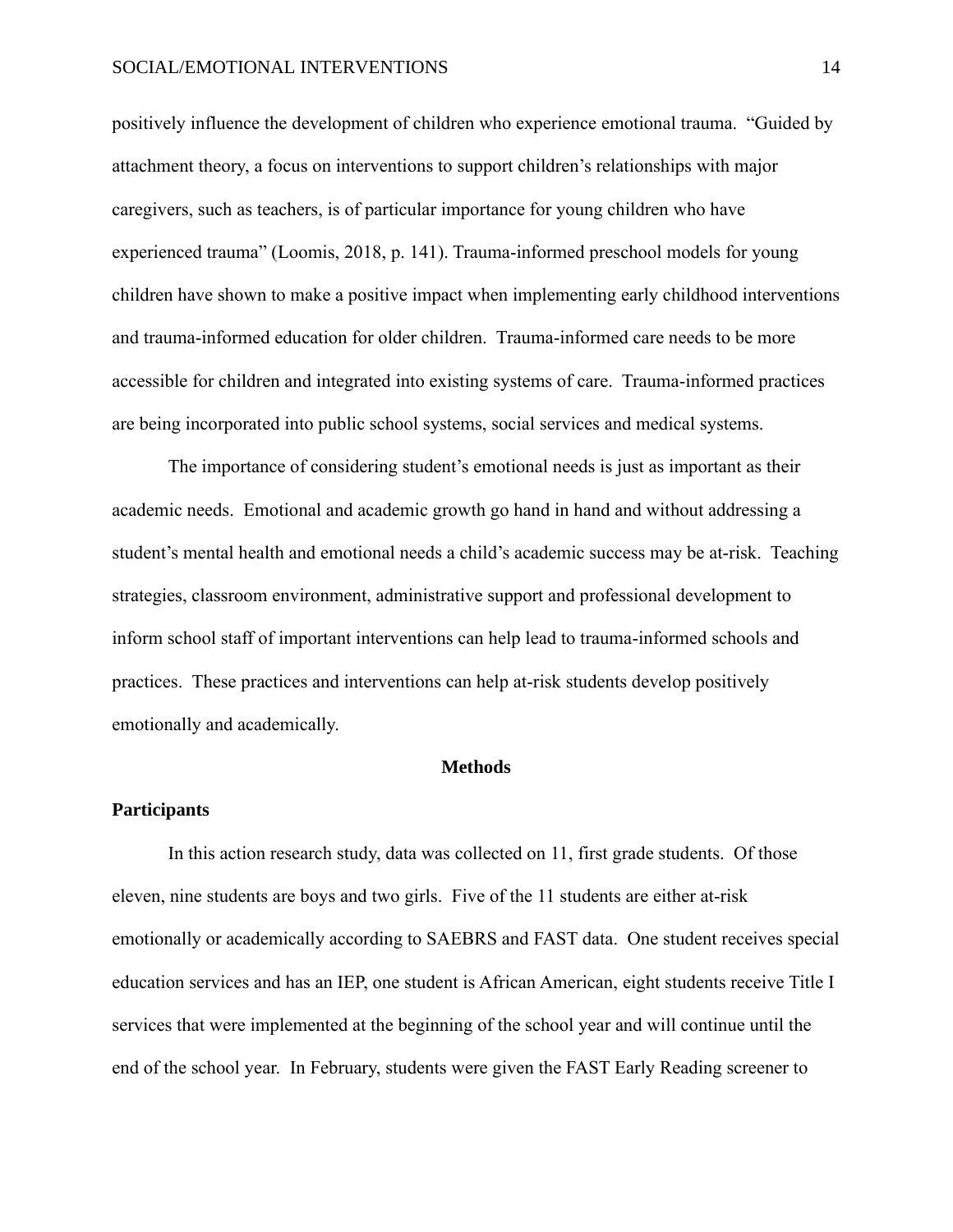assess their reading skills and how they have progressed since the beginning of the year. The students were also assessed on the SAEBRS social, emotional and behavioral screener to determine emotional risk. Students with a FAST Early Reading composite score of less than 55 and a SAEBRS social, emotional, and behavioral composite score of less than 37 were considered at-risk both academically and emotionally (see Table 1 and Table 2). Using this data, the teacher identified students at-risk academically and emotionally and implemented an intervention to help boost resiliency and academic literacy success.

# **Data Collection**

For this action research study data was collected for 12 consecutive weeks. Data was collected from students' weekly progress monitoring assessments. The data was recorded on an Excel spreadsheet and analyzed by the teacher weekly. During the twelve weeks, students at-risk socially and academically participated in a one-on-one reading intervention program targeting each students needs and a Resiliency Touch Point intervention targeting social and emotional needs. The intervention program was implemented every school day for 15 minutes. The teacher began by exchanging greetings. Students choose from the Choose A Greeting poster. The teacher was able to build a positive relationship and resiliency by listening to the student to learn about their life. This process took two minutes and was implemented at the beginning of each intervention session. Targeted one-on-one reading instruction followed a guided reading lesson structure. The teacher used the districts Journey's Reading curriculum and leveled text during this process.

Students only at-risk academically worked in a small group of six. Students were grouped according to their FAST Early Literacy composite score in order to group students with like needs for easier collaboration and differentiated instruction. Students whose composite score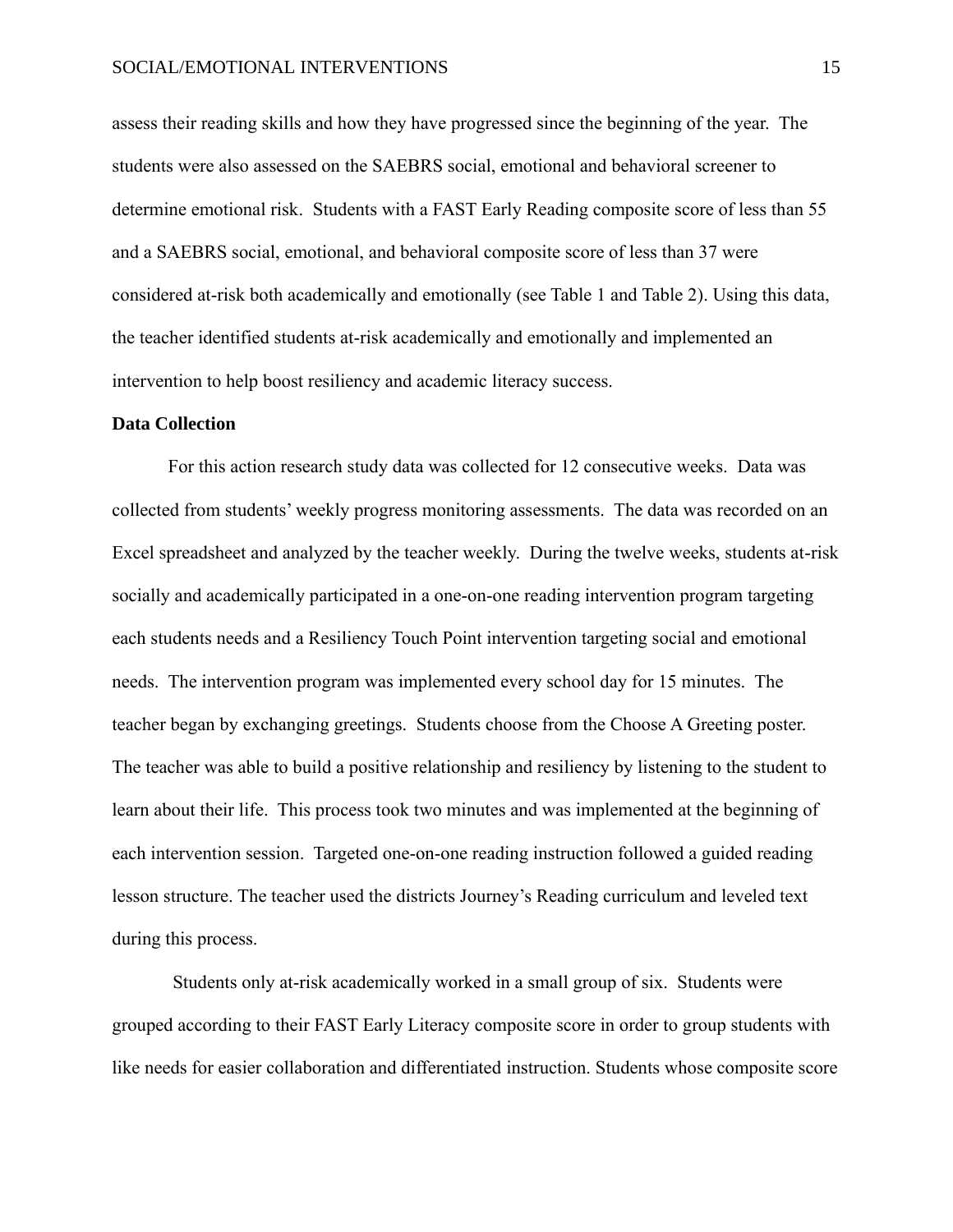# SOCIAL/EMOTIONAL INTERVENTIONS 16

was less than 55 were considered academically at-risk. Instruction was targeted based on their needs as a group and leveled according to their ability. Journeys small group instruction, leveled readers, and high frequency words were used during this intervention.

The teacher assessed student's progress each Wednesday using Progress Monitoring provided through Fast Bridge. Progress monitoring is designed to be a quick and easy weekly assessment that provides data to monitor student progress and evaluate instructional effects. (FAST, n.d.). CBM-r passages were used to determine fluency and reading rate growth. The teacher listened while students read aloud from a passage for one minute. Accuracy and rate were recorded during this assessment. Students who can read a grade-level passage with efficiency are better able to us cognitive resources to comprehend while reading. (FAST) Data collected through Progress Monitoring was used to monitor weekly growth and drive instruction during guided reading small groups or one-on-one reading instruction.

#### **Findings**

### **Data Analysis**

The data analysis needed to determine what interventions can be used with students who are at-risk emotionally and academically to increase engagement and what impact does the intervention have on academic achievement will be both qualitative and quantitative. Variables such as emotional risk were gathered using the SAEBRS universal screener. The screener relied on the teacher's observation of student behaviors socially, academically, and emotionally over the last month. The data collected on the screener was qualitative. However, using SAEBRS enabled quantitative data to also be collected and reported. SAEBRS is a reliable diagnostic, universal screener used across elementary, middle, and high school settings.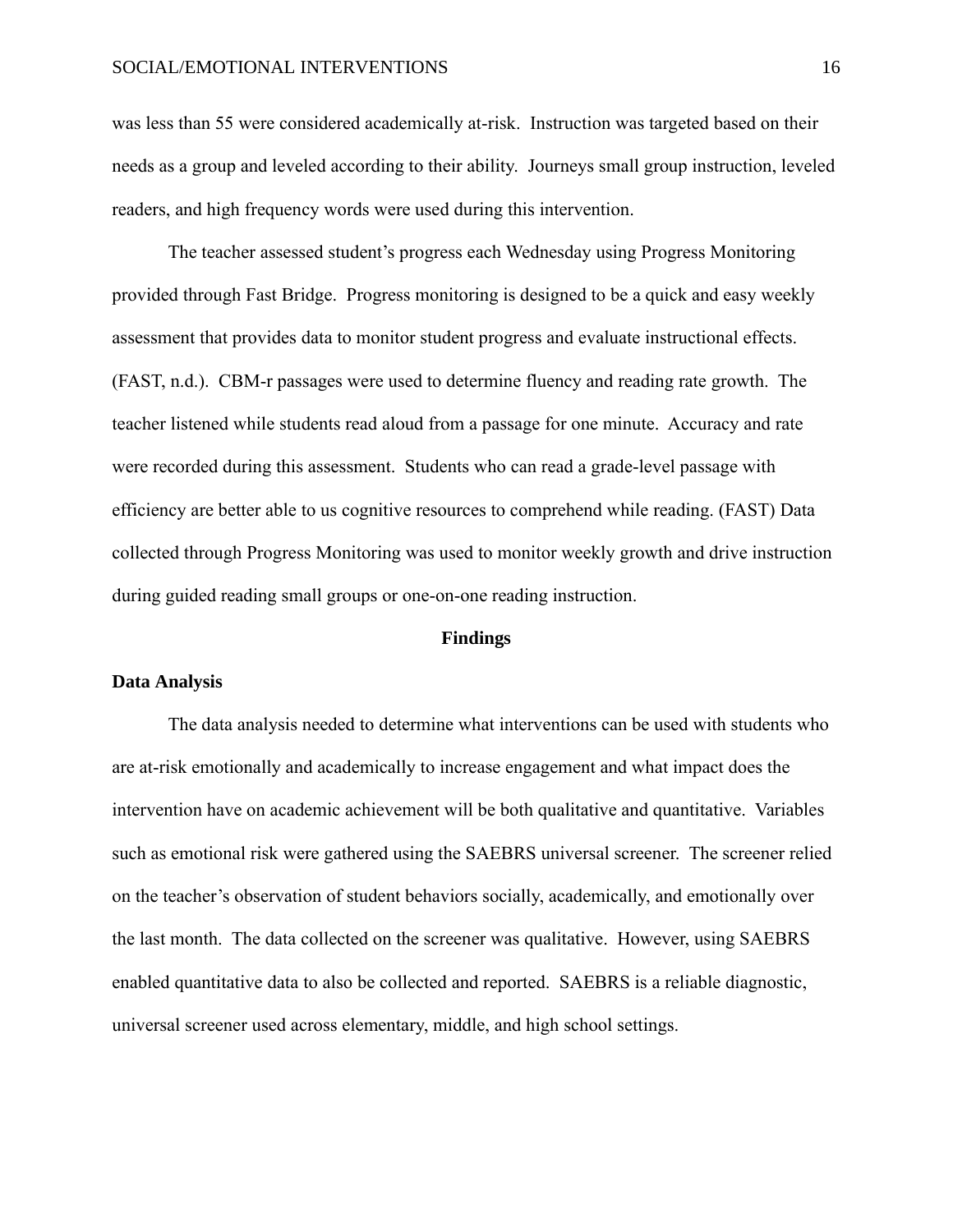Quantitative data was collected using the FAST Early Literacy universal screener to determine students who were at-risk academically. Data was collected and analyzed over two testing periods, winter and spring. Based on the outcome of the FAST screener the teacher determined students who were at-risk academically and then compared those results to SAEBRS to compile a group of students who were at-risk both socially, emotionally, and academically. Data analysis and interpretation involved the use of descriptive statistics to help make sense of the quantitative data gathered and organized in an Excel spreadsheet (Mills, 2018).

Students who were at-risk emotionally, socially, and academically received an intervention. Teacher worked with at-risk students 1-on-1 and implemented Resiliency Touch Points intervention practices. Progress monitoring data helped the teacher evaluate instructional effect and determine if differentiated instruction in one-on-one groups using Resiliency Touch Points as an emotional intervention made a positive impact on students' academic achievement. Data was recorded in an Excel sheet to determine at-risk students and progress monitoring graphs on FAST Bridge were also used to track academic growth.

Other variables data such as special education services, ethnic background, and gender was gathered using qualitative data practices. These variables were observed in the classroom and gathered by observation. Teacher knowledge was used to collect this data. To provide reliable data the teacher referenced enrollment paperwork completed by parents/guardians of students to determine ethnicity or race. Quantitative data was collected to determine students who receive Title 1 services. The teacher gathered data through teacher collaboration as well as FAST scores from spring of kindergarten and fall of first grade to determine students at high academic risk. Those students who scored red, or high-risk both in spring of kindergarten and fall of first received Title One services. Those students received Title One at the beginning of the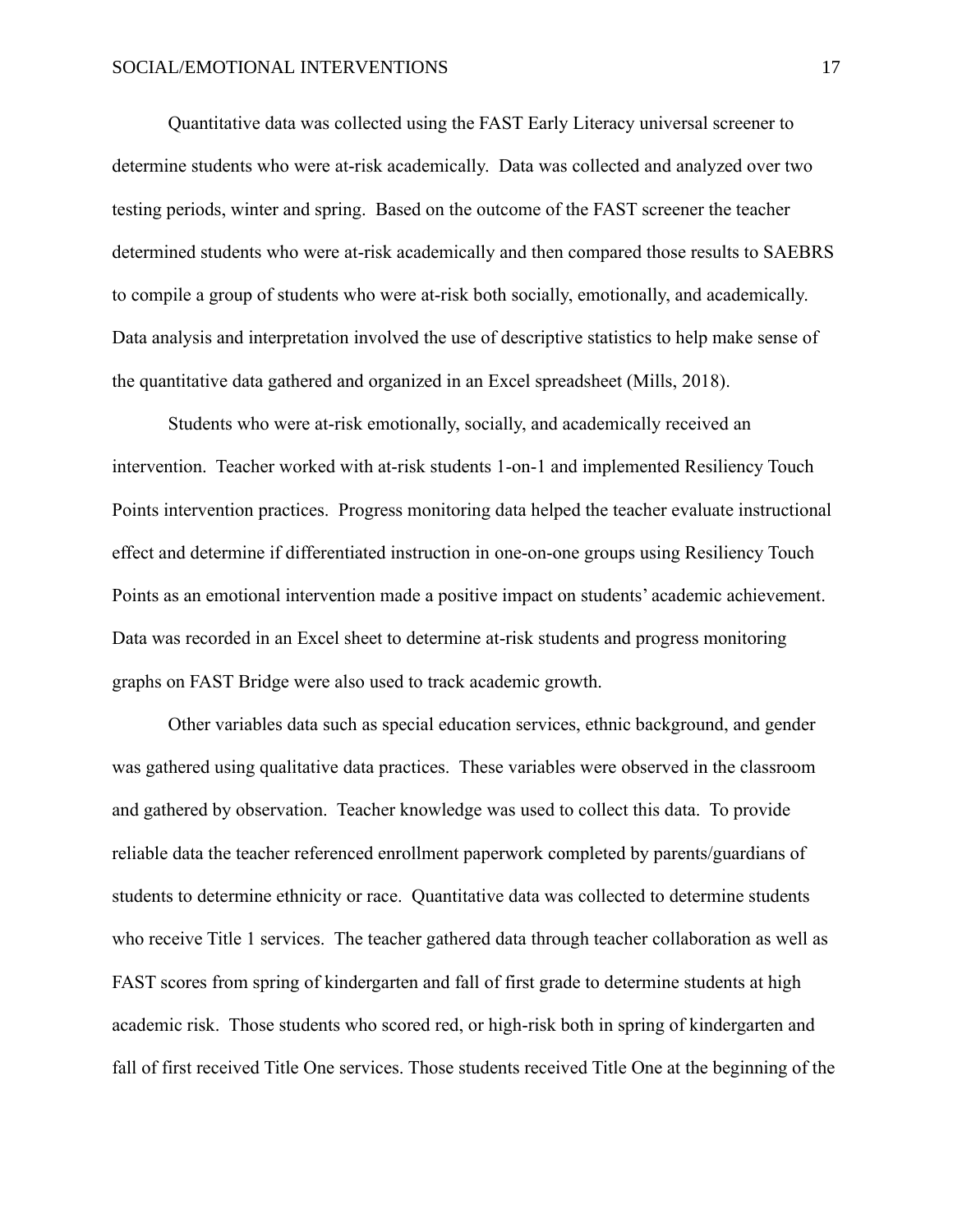school year. The research study was conducted over the winter and spring testing periods of first grade.

Statistical data was collected from FAST and recorded on an Excel spreadsheet in order to understand and analyze student growth. Quantitative data was collected through teacher observation while using the Resiliency Touch Points intervention and used to assess the student using SAEBRS. Comparing FAST and SAEBRS scores in an Excel spreadsheet enabled the teacher to compare and understand the impact of the intervention on student academic achievement and social/emotional growth. This action research study was a combination of both qualitative and quantitative data.

In the following tables, the data collected from SAEBRS and FAST Early Reading is recorded for each student. In the tables the teacher recorded the names of the students, the composite score, and sub-test scores used to compile the composite score. The students are listed on the left side of the table, while the composite and sub-tests are listed along the top. This data was used to determine students who were at-risk emotionally and academically and receive the Resiliency Touch Points intervention (see Figure 1) and one-on-one guided reading instruction. The guided reading curriculum is *Journeys* by Houghton Mifflin Harcourt. Leveled readers and high frequency words used came directly from the *Journeys* reading series.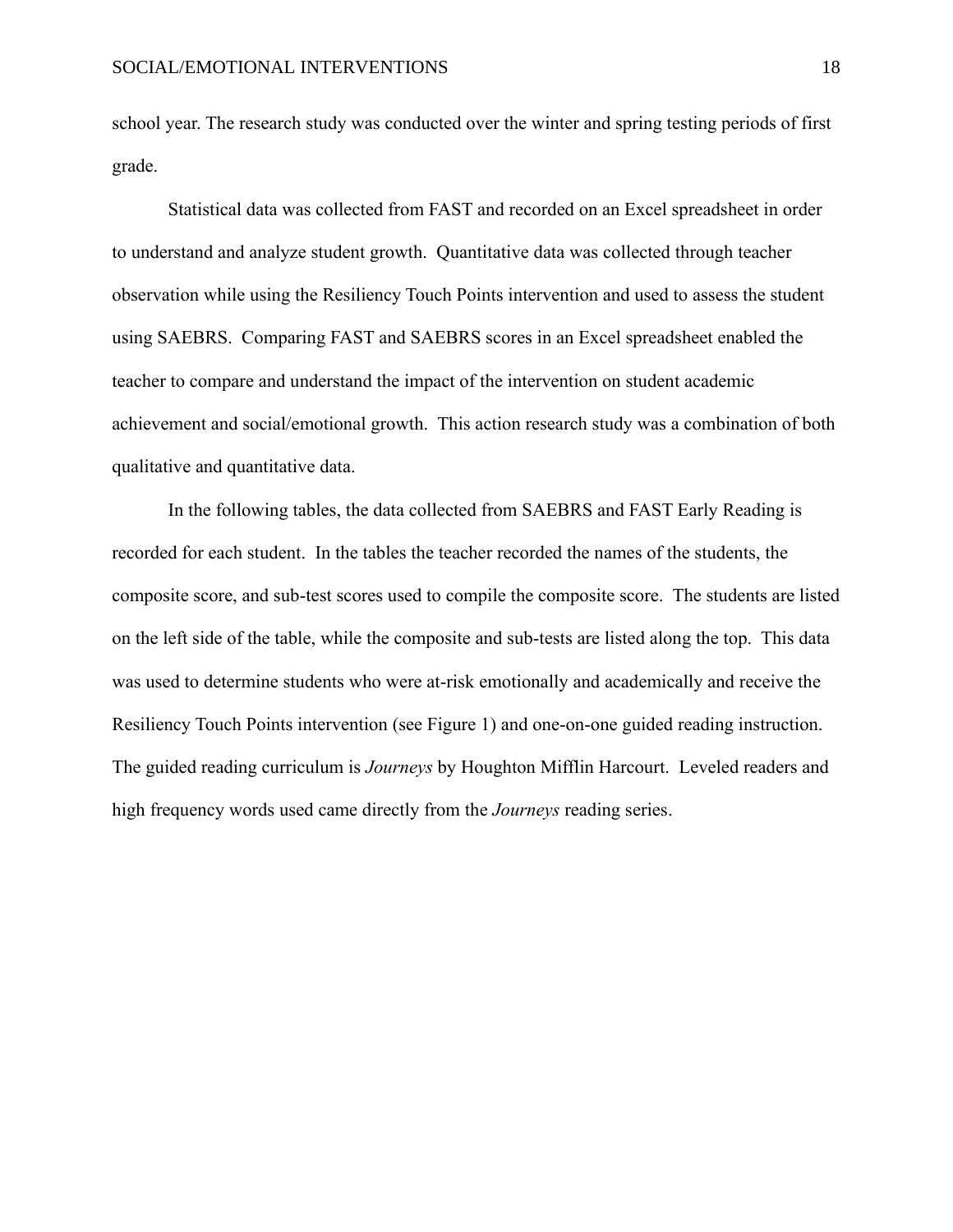# Table 1

| Student                | <b>SAEBRS</b> | Social | Academic | Emotional |
|------------------------|---------------|--------|----------|-----------|
|                        | Composite     |        |          |           |
| DB                     | 54            | 18     | 15       | 21        |
| KB                     | 40            | 12!    | 13       | 15!       |
| <b>KBR</b>             | 56            | 18     | 18       | 20        |
| LB!                    | 28!           | 9!     | 4!       | 15!       |
| ${\rm ZC}$             | 54            | 18     | 15       | 21        |
| $\mathbf{A}\mathbf{C}$ | 47            | 18     | 15       | 21        |
| $\rm BC$               | 53            | 18     | 15       | 20        |
| KE                     | 50            | 18     | 12       | 20        |
| MF!                    | 35!           | 14     | 4!       | 41!!      |
| CS!                    | 32!           | 15     | 6!       | 10!       |
| KW!                    | 30!           | 14     | 4!       | 12!       |

# *SAEBRS Screening Data - Winter*

The table represents the data that was recorded on the SAEBRS screener for the intervention students. The teacher recorded the composite score, social, academic, and emotional behavior score. Students that are highlighted are at-risk emotionally and academically when analyzing SAEBRS and FAST screening data.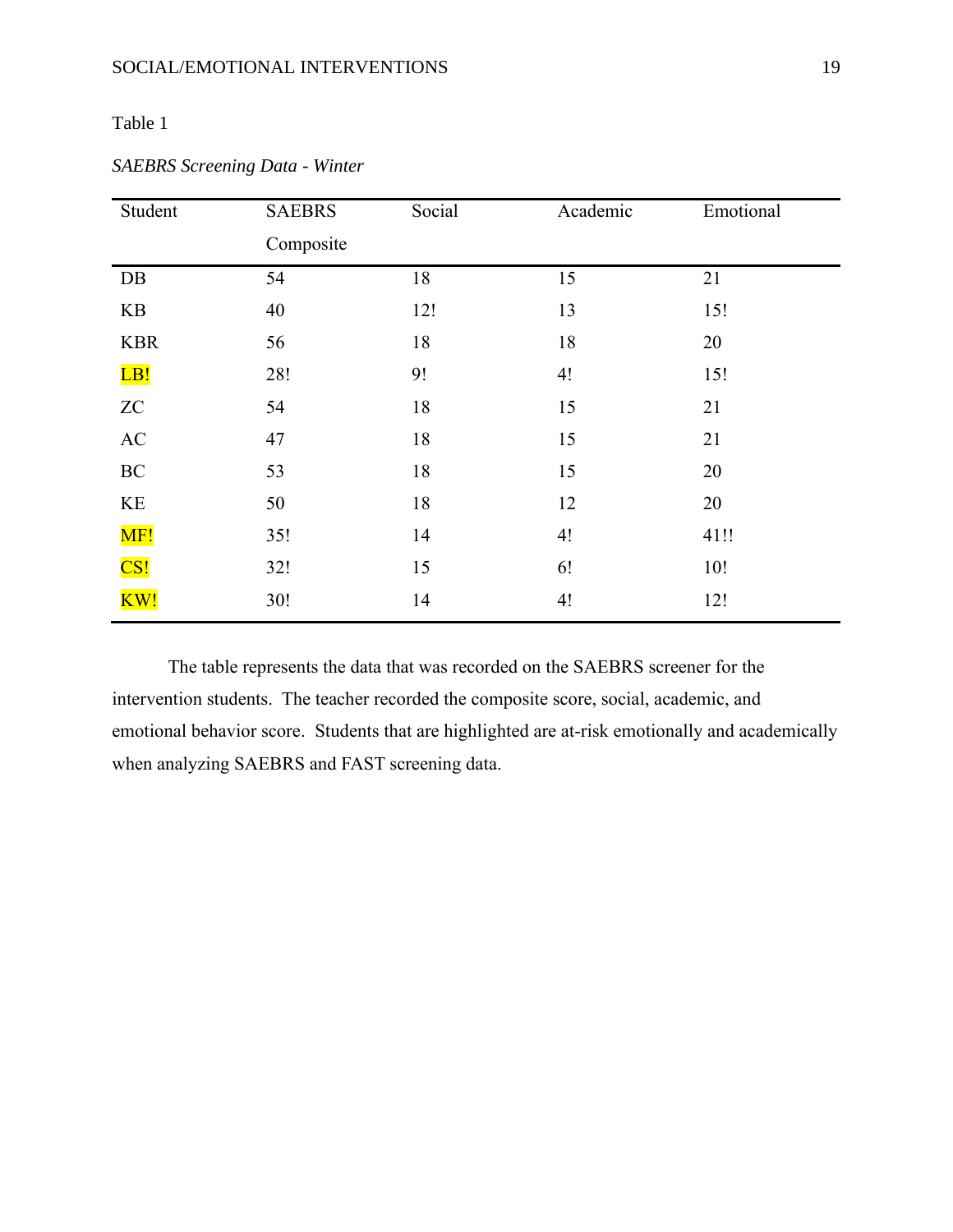| ., |  |
|----|--|
|    |  |

| Student | Composite | Sight Words | Word       | Nonsense | $CBM-r$ |
|---------|-----------|-------------|------------|----------|---------|
|         |           |             | Segmenting | Words    |         |
| DB!     | 50!       | 50          | 31         | 17       | 29!     |
| KB!     | 47!       | 38          | 32         | 17       | 31!     |
| KBR!    | 51!       | 40!         | 32         | 22       | 31!     |
| LB!     | 37!       | 17!!        | 32         | 22       | 31!     |
| ZC!     | 54!       | 45!         | 32         | 23       | 36!     |
| AC!     | 49!       | 38!         | 32         | 19       | 35!     |
| BC!     | 46!       | 31!         | 34         | 17       | 34!     |
| KE!     | 54!       | 47!         | 33         | 19       | 42!     |
| MF!     | 41!!      | 29!!        | 34         | 15!      | 20!!    |
| CS!     | 52!       | 52          | 34         | 23       | 45      |
| KW!!    | 38!!      | 21!!        | 31         | 17       | 12!!    |

*FAST Screening Data - Winter*

The table represents the data that was collected on the winter FAST Early Reading screener. The teacher recorded the composite score, sight words, word segmenting score, nonsense words score and CBM-r score. Each sub-test was timed for one-minute.

# Table 3

*Resiliency Intervention Students – Progress Monitoring*

| Student   | Winter    |       | 2     | 3                          | 4 | 5              | 6 | $7\overline{ }$ | 8 <sup>8</sup> | 9              | 10 | 11       | 12 | Spring    | Growth |
|-----------|-----------|-------|-------|----------------------------|---|----------------|---|-----------------|----------------|----------------|----|----------|----|-----------|--------|
|           | Composite |       |       |                            |   |                |   |                 |                |                |    |          |    | Composite |        |
| LB        | 37        | 22 31 |       | 21                         |   | 48 41 41 51 43 |   |                 |                | 41             |    | 44 50 50 |    | 50        | $+13$  |
| <b>MF</b> | 41        |       |       | 43 48 52 59 55 52 70 70 73 |   |                |   |                 |                |                |    | 71 76 62 |    | 63        | $+22$  |
| <b>CS</b> | 51!       |       | 55 48 | 52 62 52 61 71 76 67       |   |                |   |                 |                |                | 68 | 64 73    |    | 69        | $+18$  |
| <b>KW</b> | 371       | 18    | 21    | 23 25 30                   |   |                |   |                 |                | 23 33 34 40 28 |    | 40 33    |    | 48        | $+11$  |

The table represents the data that was collected during Progress Monitoring for 12 consecutive weeks. The teacher recorded the winter composite score, correct words read per minute when reading progress monitoring passages, and the spring composite score on the FAST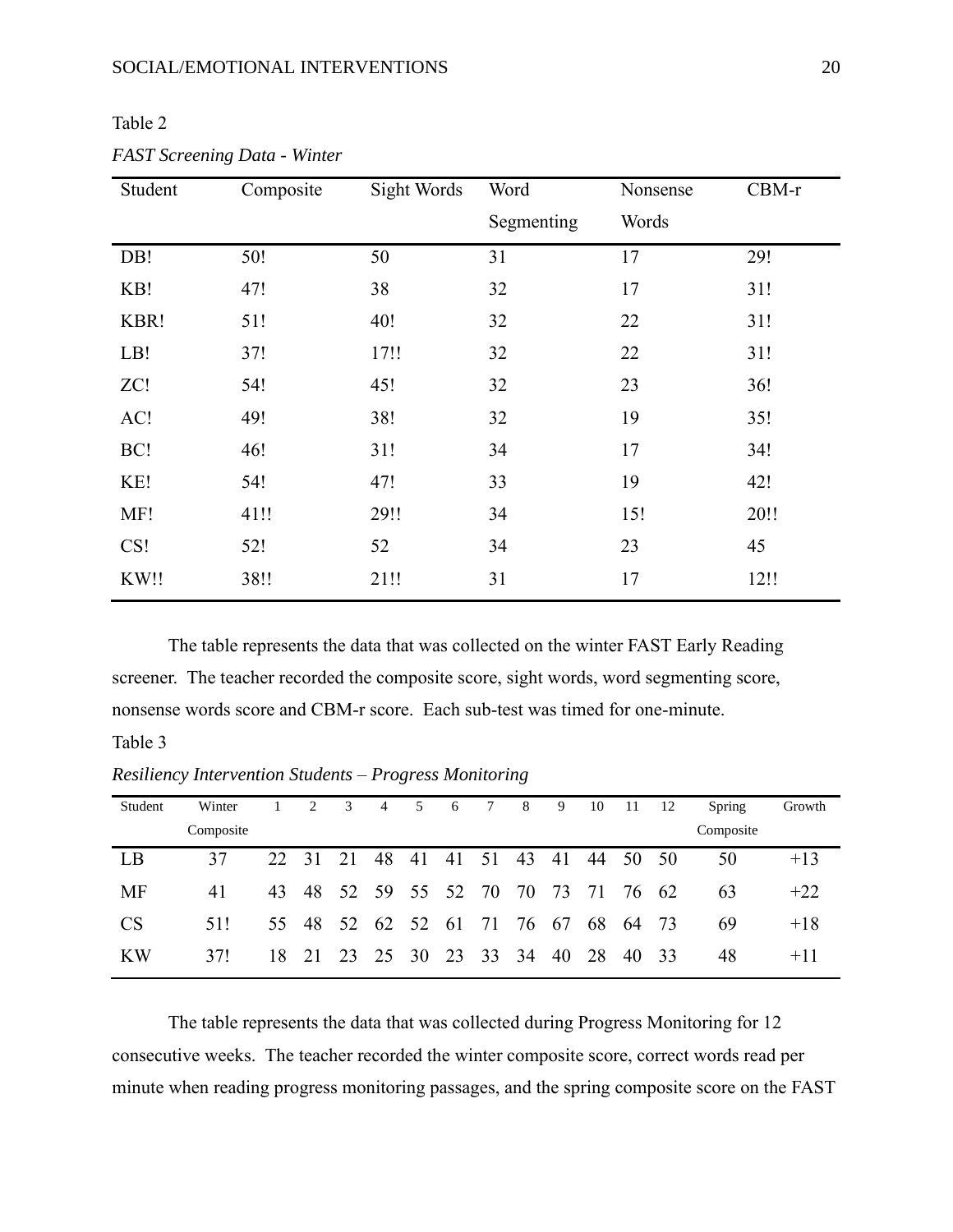screener. These students were determined to be at-risk emotionally and academically and received interventions for both. The interventions included Resiliency Touch Points and one-onone guided reading interventions.

# Table 4

| Student    | Winter    | $\mathbf{1}$ | 2  | 3     | $\overline{4}$ | 5  | 6     | 7     | 8     | 9     | 10 | 11    | 12 | Spring    | Growth |
|------------|-----------|--------------|----|-------|----------------|----|-------|-------|-------|-------|----|-------|----|-----------|--------|
|            | Composite |              |    |       |                |    |       |       |       |       |    |       |    | Composite |        |
| DB         | 50        | 51           | 48 | 49    | 62             | 55 | 58    | 67    | 71    | 84    | 73 | 81    | 70 | 69        | $+19$  |
| <b>KB</b>  | 47        | 50           | 38 | 61    | 49             | 47 |       | 56 57 |       | 53 50 |    | 46 58 | 49 | 59        | $+12$  |
| <b>KBR</b> | 51        | 52           | 56 | 63    | 55             | 58 | 80    | 74    | 91    | 68    | 63 | 73    | 70 | 83        | $+32$  |
| <b>ZC</b>  | 54        | 43           | 51 | 48    | 48             | 58 | 49    | 66    | 68    | 64    | 53 | 62    | 71 | 73        | $+19$  |
| AC         | 49        | 57           |    | 74 58 | 58             | 61 | 71    |       | 76 70 | 71    | 62 | 77    | 72 | 70        | $+21$  |
| BC         | 46        | 48           | 44 | 35    | 47             |    | 32 26 | 50    | 45    | 40    | 45 | 41    | 42 | 47        | $+1$   |
| <b>KE</b>  | 54        | 47           | 59 | 55    | 51             | 62 | 76    | 71    | 78    | 72    | 68 | 61    | 70 | 72        | $+18$  |

*Non-Resiliency Intervention Students – Progress Monitoring*

The table represents the data that was collected during Progress Monitoring for 12 consecutive weeks. The teacher recorded the winter composite score, correct words read per minute when reading progress monitoring passages, and the spring composite score on the FAST screener. A small group intervention was implemented using the districts chosen reading curriculum, *Journeys* by Houghton Mifflin Harcourt. Leveled readers and high frequency words were chosen from this curriculum.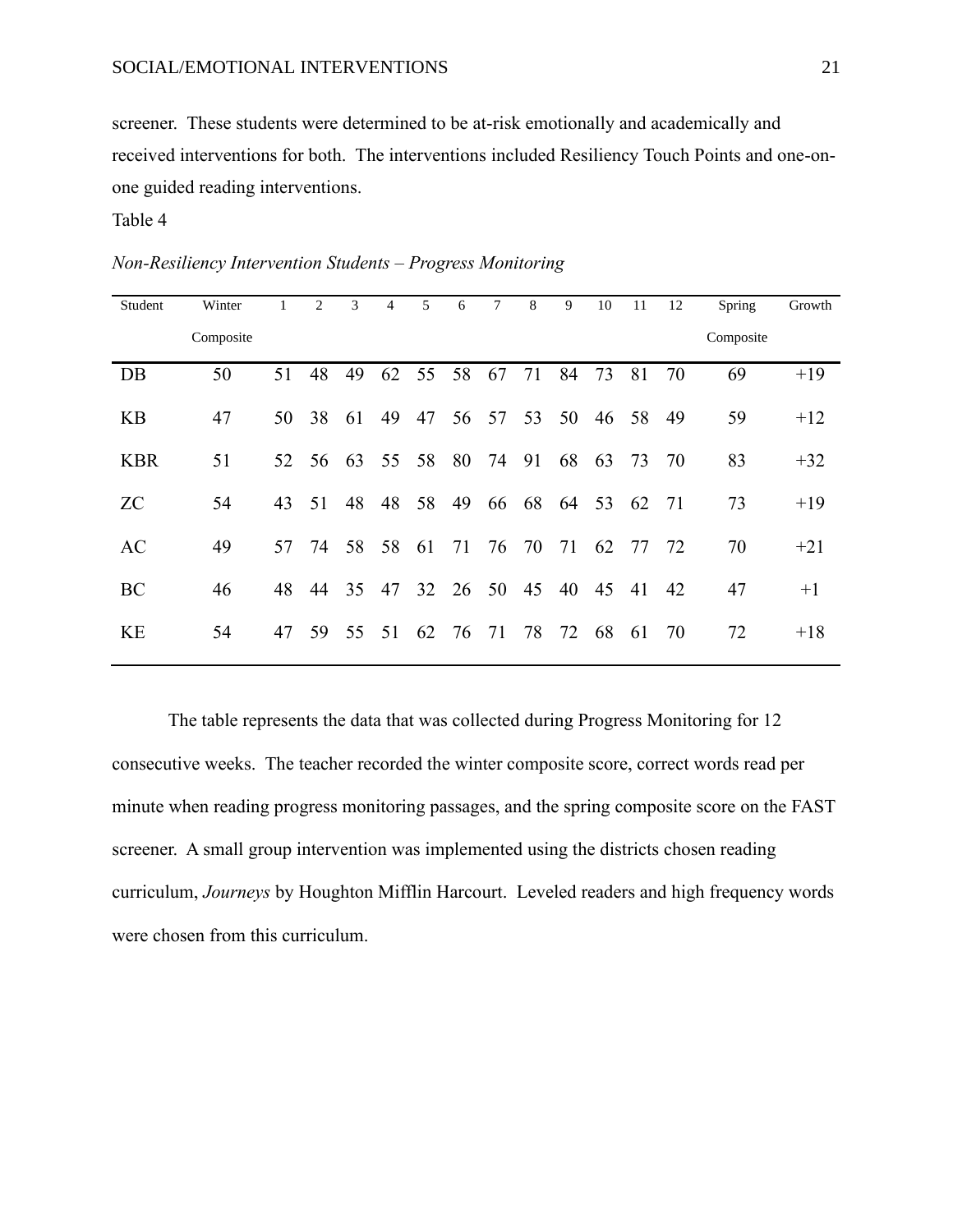# **Discussion**

# <span id="page-22-0"></span>**Summary of Major Findings**

Inclusion of social-emotional learning and interventions are linked to positive academic and psychological outcomes (Gresham, 2018). Considering students' emotional needs is just as important as their academic needs. Implementing interventions that address students emotional and academic needs can help at-risk students develop positively emotionally and academically. This twelve-week action research study worked with four first grade students who were at-risk social-emotionally and academically to build resiliency and fluent reading skills. The teacher used strategies from Resiliency Touch Points to build a positive relationship and address each students social and emotional needs. One-on-one guided reading was implemented to address each student specific reading needs.

The Resiliency Touch Points intervention alongside the one-on-one guided reading instruction gave students the tools they needed to be successful academically on the FAST Early Literacy Screener. Specifically, the data shows that students who received the Resiliency Touch Point Intervention as well as one-on-one guided reading instruction increased an average growth of 16 correct words per minute on the FAST Early Literacy screener. During the intervention process, students were involved in predictable daily routines, the use of an activity choice board, and targeted one-on-one reading instruction. Students who were at-risk social-emotionally and academically and received both Resiliency Touch Points intervention and one-on-one guided reading instruction made almost the same amount of growth as students who were only academically at-risk and only received small group reading instruction. The results from the research study are evident when table 3 and 4 are examined.

Students that were only at-risk academically and received guided reading small group interventions using *Journeys* leveled readers and high frequency words averaged a growth of 17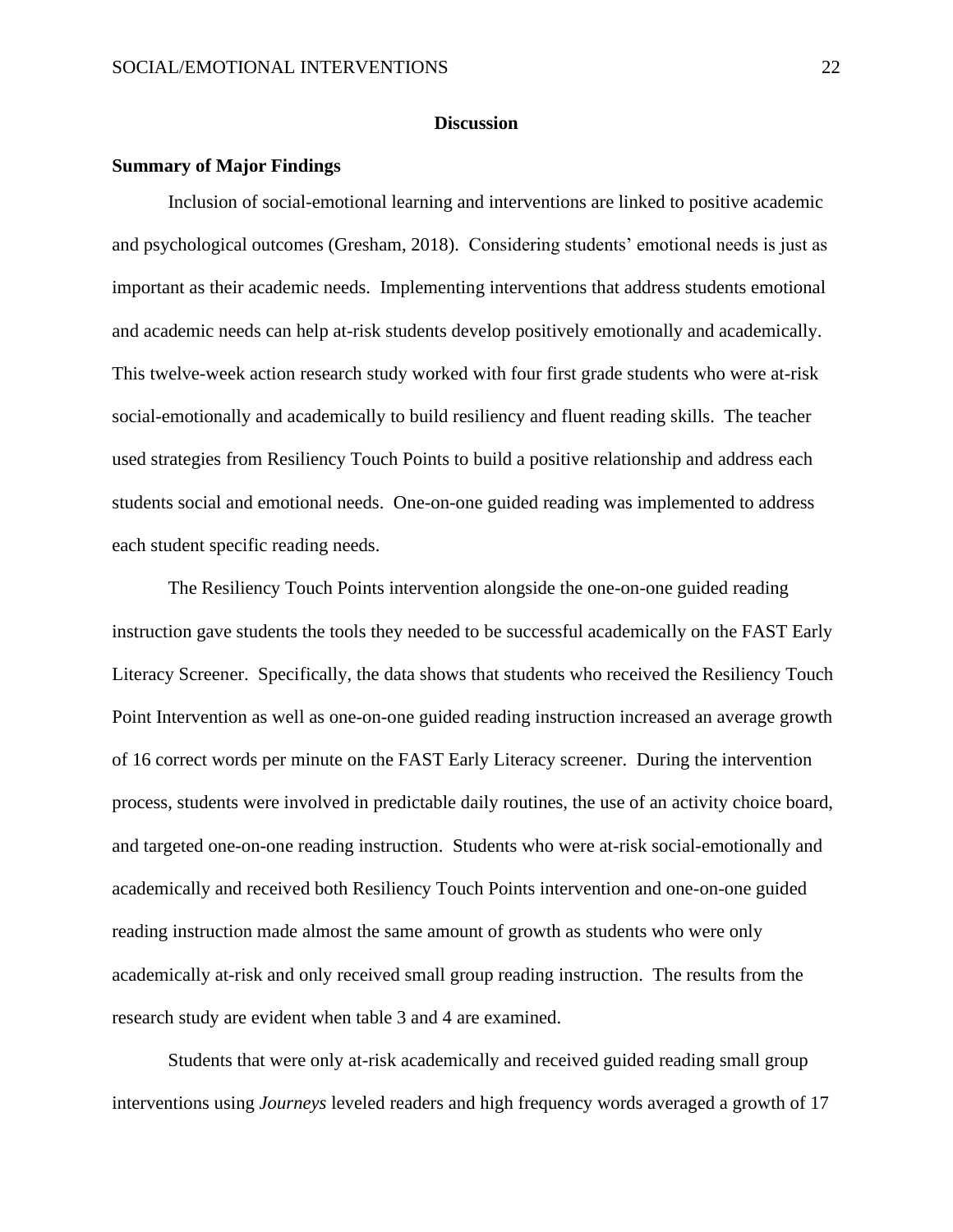correct words per minute, according to the data collected over 12 consecutive weeks. Students who were part of the Resiliency Touch Points intervention and one-on-one guided reading instruction averaged a growth of 16 correct words per minute. The data suggests that with the Resiliency Touch Points interventions and targeted one-on-one guided reading instruction students who were at-risk social-emotionally and academically can improve over time and perform as well on assessments as students were are only at-risk academically. The twelve-week intervention process was beneficial to the teacher, the students, and the classroom setting. Atrisk students were becoming fluent readers as well as connecting with the teacher and building resiliency. The teacher was able to meet with students individually and in small group to assess their individual needs and target instruction. The intervention took time and preparation, but the benefits were worthwhile as students made academic and social-emotional growth.

# **Limitation of Study**

The limitations of the research include student attendance, student motivation, time and rate of developmental growth of elementary students reading skills. Attendance of emotional, social and academically at-risk students could impact the consistency of the intervention. Students who regularly miss school and/or show little motivation will show limited intervention impact due to exposure. Resiliency and building positive relationships should help build motivation. Due to school cancelations the initial FAST screening data could be less reliable due to lack of routine. The researcher must also take into considerations the natural rate of developmental growth of students reading skills. Classroom environment, classroom management, and student behavior are also variables or limitations for this action research project.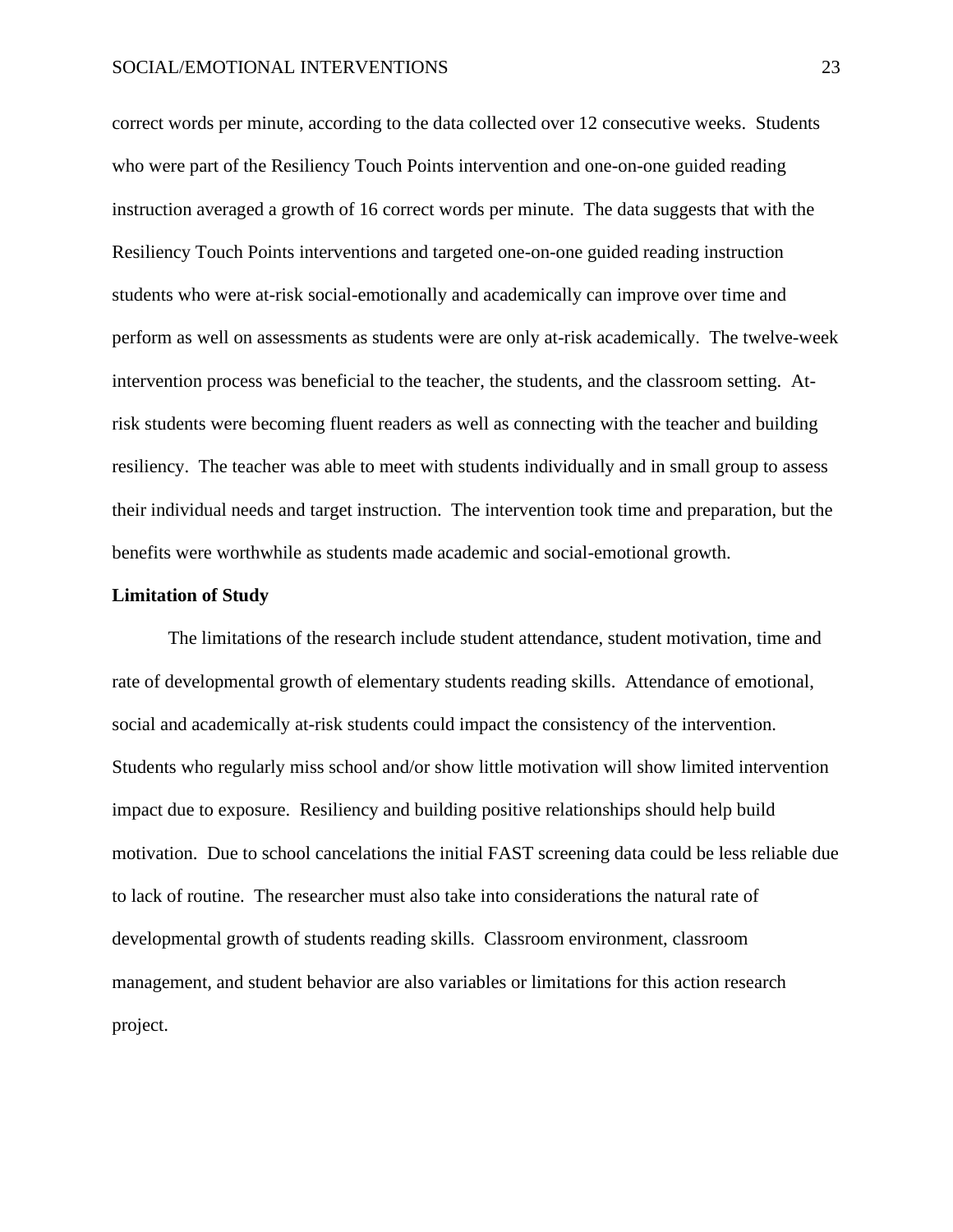# **Further Study**

Future studies of the impact of Resiliency Touch Points interventions on academic and social-emotional growth over a longer period of time may provide valuable insight and understanding for teachers, support staff, and administrators. Research should include data from a full year of school and over several grade levels. This research would show the impact of resiliency building on academic growth over a student's academic career. By conducting further studies and gathering data on resiliency in the classroom districts may want to provide training to teachers. Further studies may include exploring research-based reading interventions, traumainformed practices, and strategies for building resiliency in the classroom may also be valuable to this research.

# **Conclusion**

Without early intervention, students at-risk social-emotionally are more likely to show learning difficulties and an escalation of negative interactions with parents, teachers, and peers. Using a research-based intervention program to address student emotional and academic needs can provide the tools and support needed in order to be academically and socially successful. Implementing Resiliency Touch Point interventions, targeted one-on-one guided reading instruction, and providing teacher support for students who were at-risk social-emotionally and academically develops positive attachments and relationships which can increase the well-being of at-risk or troubled children. Social connections or touch points are interactions with individuals we trust, who see and notice our strengths, interests, passions, and challenges, and who understand us (Desautels, 2018). Research points to the power of relationships and how they help students embrace a safe and predictable connection.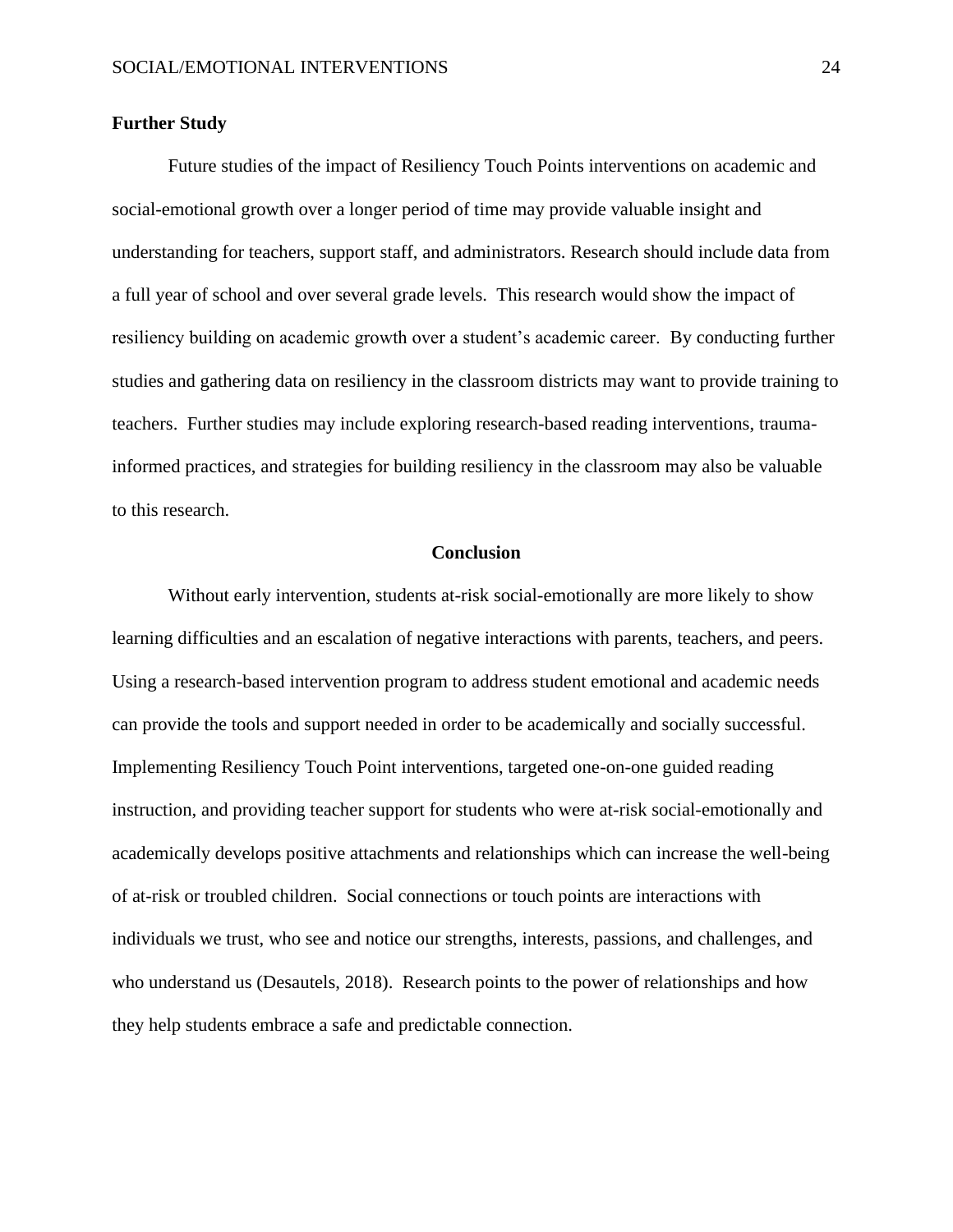Teachers who teach resilience could impact the social-emotional and academic success of their student's lives. Teaching resilience requires interaction, engagement and building positive relationships. When students have resilience, they are more open to learning. They believe they can learn and are receptive to teacher support because relationships have been built on trust and understanding (Russell, 2013). Social-emotional and academic growth go hand in hand and without addressing a student's mental health and emotional needs a child's academic success may be at-risk

In conclusion, students who are at-risk emotionally or have experienced childhood trauma are more likely to have missed opportunities for development of emotional impulses and are more likely to have elevated and activated stress response. These students are prone to shutting down and disengaging in the classroom. Having just one trusted adult makes it less likely social-emotionally at-risk students will develop behavior problems, anxiety, stress, and more likely to improve mental well-being, academic success and optimism as an adult. Building resilience by using interventions that are targeted and intentional can help students emotionally and academically. Consistently implementing resiliency touch points can lessen the feelings of despair and hopelessness of students who are bringing their significant adversity and trauma to school (Desautels, 2018).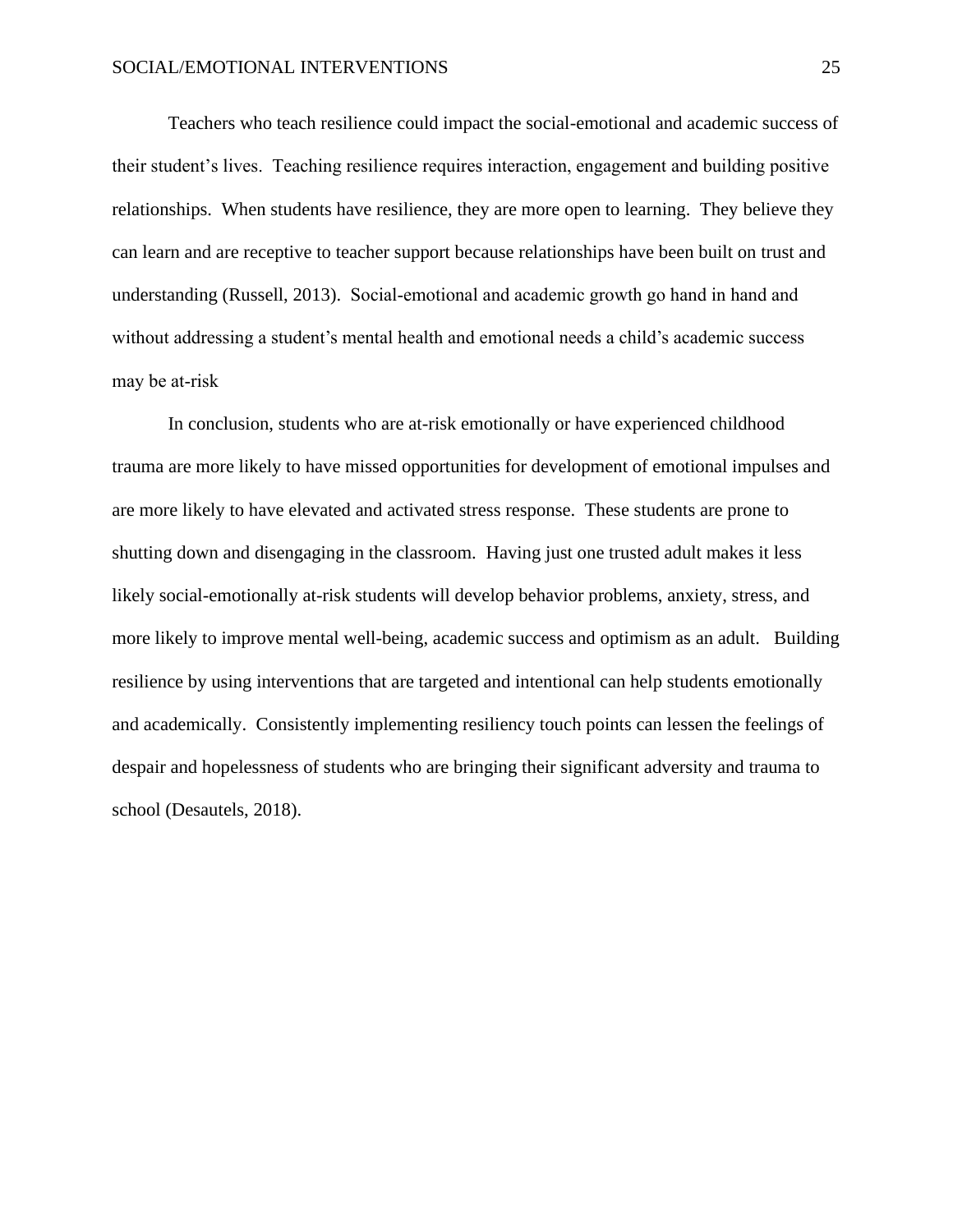# **References**

<span id="page-26-0"></span>Berg, P., & Pietrasz, C. (2017). Turning classroom failure into student success: The value of integrating resiliency building activities in the academic classroom. *Management Teaching Review, 2*(4), 299-311. doi:10.1177/2379298117710780

BOUNCING BACK: THE JOURNAL OF THE HEALTH VISITORS' ASSOCIATION.

(2017). *Community Practitioner, 90*(8), 39-41. Retrieved from http://ezproxy.nwciowa.edu/login?url=https://search-proquestcom.ezproxy.nwciowa.edu/docview/1925416718?accountid=28306

- Bulanda, J., & Byro Johnson, T. (2016). A trauma-informed model for empowerment programs targeting vulnerable youth. (report) (author abstract). *Child & Adolescent Social Work Journal, 33*(4), 303.
- Desautels, L. (2018, July 18). Connections Go a Long Way for Students with Trauma. Retrieved from<https://www.edutopia.org/article/connections-go-long-way-students-trauma>

EarlyReading. (n.d.). Retrieved from<https://www.fastbridge.org/products/reading/early-reading/>

FAST. (n.d.). Retrieved from https://charts.intensiveintervention.org/chart/behaviorscreening/fast

- FAST: CBMReading. (n.d.). Retrieved from<https://rti4success.org/fast-cbmreading-english>
- Gorski, D. (n.d.). Progress Monitoring Within a Response-to-Intervention Model. Retrieved from <http://www.rtinetwork.org/learn/research/progress-monitoring-within-a-rti-model>
- Gresham, F. (2015). Evidence-based social skills interventions for students at risk for ebd. *Remedial and Special Education, 36*(2), 100-104.
- Gresham, F. (2018). Definitional and Conceptual Issues in Social-Emotional Learning. *Effective Interventions for Social-Emotional Learning, (1),* 1-17.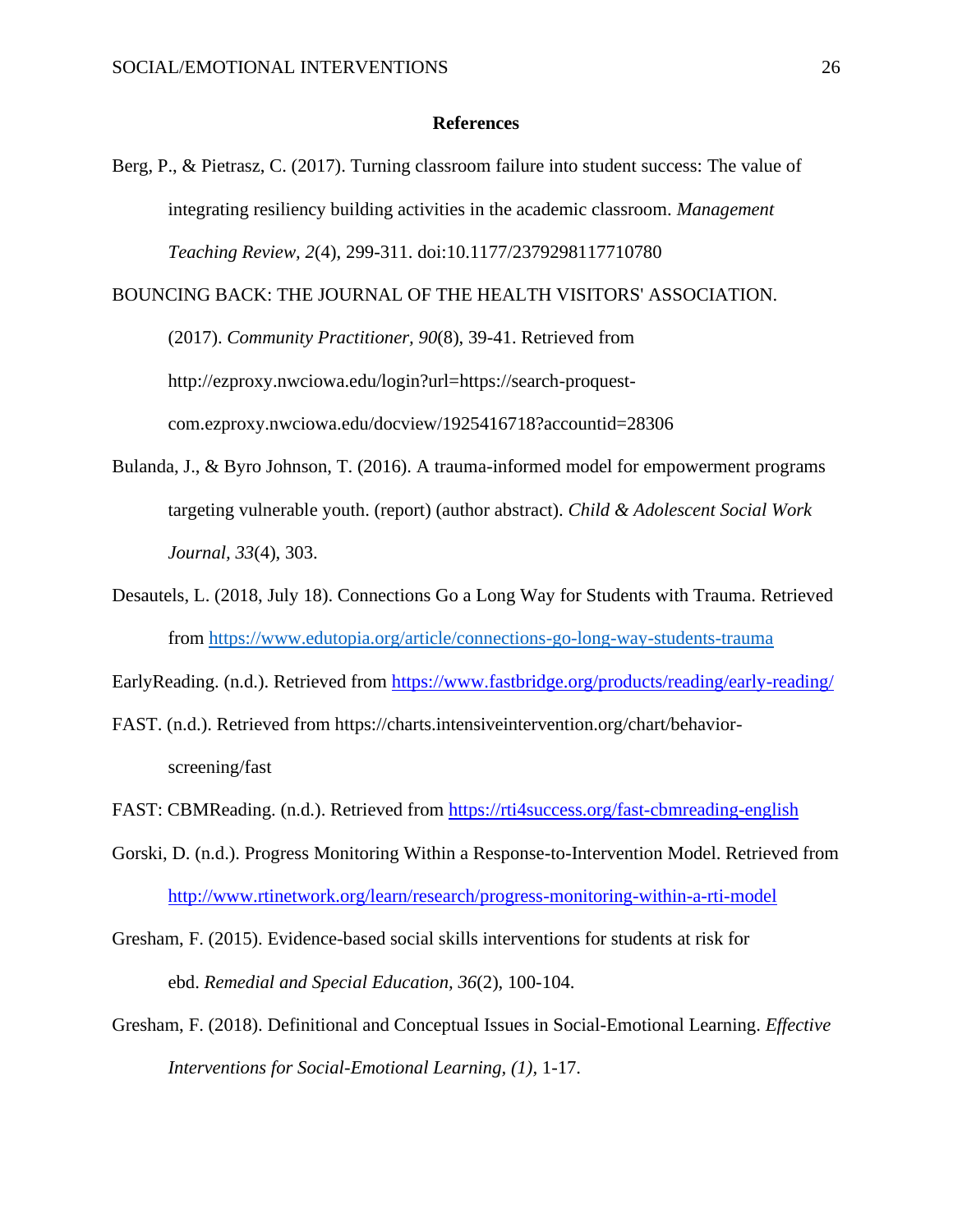Jensen, E. (2013). How Poverty Affects Classroom Engagement. *ASCD,70*(8), 24-30. Retrieved from [http://www.ascd.org/publications/educational-](http://www.ascd.org/publications/educational-leadership/may13/vol70/num08/How-Poverty-Affects-Classroom-Engagement.aspx)

[leadership/may13/vol70/num08/How-Poverty-Affects-Classroom-Engagement.aspx](http://www.ascd.org/publications/educational-leadership/may13/vol70/num08/How-Poverty-Affects-Classroom-Engagement.aspx)

- Loomis, A. (2018). The role of preschool as a point of intervention and prevention for traumaexposed children: Recommendations for practice, policy, and research. *Topics in Early Childhood Special Education, 38*(3), 134-145.
- Maguire-Jack, K., Lanier, P., & Lombardi, B. (2019). Investigating racial differences in clusters of adverse childhood experiences. *American Journal of Orthopsychiatry,* doi:http://dx.doi.org.ezproxy.nwciowa.edu/10.1037/ort0000405
- Mills, G.E. (2018). Action Research: A Guide for the Teacher Researcher (6<sup>th</sup> ed.). NY, NY: Pearson
- O'toole, N., & Due, C. (2015). School engagement for academically at-risk students: A participatory research project. *Australian Educational Researcher, 42*(1), 1-17. doi:http://dx.doi.org.ezproxy.nwciowa.edu/10.1007/s13384-014-0145-0
- Russell, T. (2013, October 3). Why Resilience Is Critical in a Learning Environment. Retrieved from [http://www.wholechildeducation.org/blog/why-resilience-is-critical-in-a-learning](http://www.wholechildeducation.org/blog/why-resilience-is-critical-in-a-learning-environment)[environment](http://www.wholechildeducation.org/blog/why-resilience-is-critical-in-a-learning-environment)
- SAEBRS. (n.d.). Retrieved from<https://www.fastbridge.org/products/product-behavior/behavior/>
- Sacks, V., Murphey, D., & Moore, K., (2014). Adverse Childhood Experiences: National and State Level Prevalence. *Child Trends,* (28).
- Taylor, L. & Parsons, J. (2011). Improving Student Engagement. *Current Issues in Education,*  14(1). Retreived from<http://cie.asu.edu/>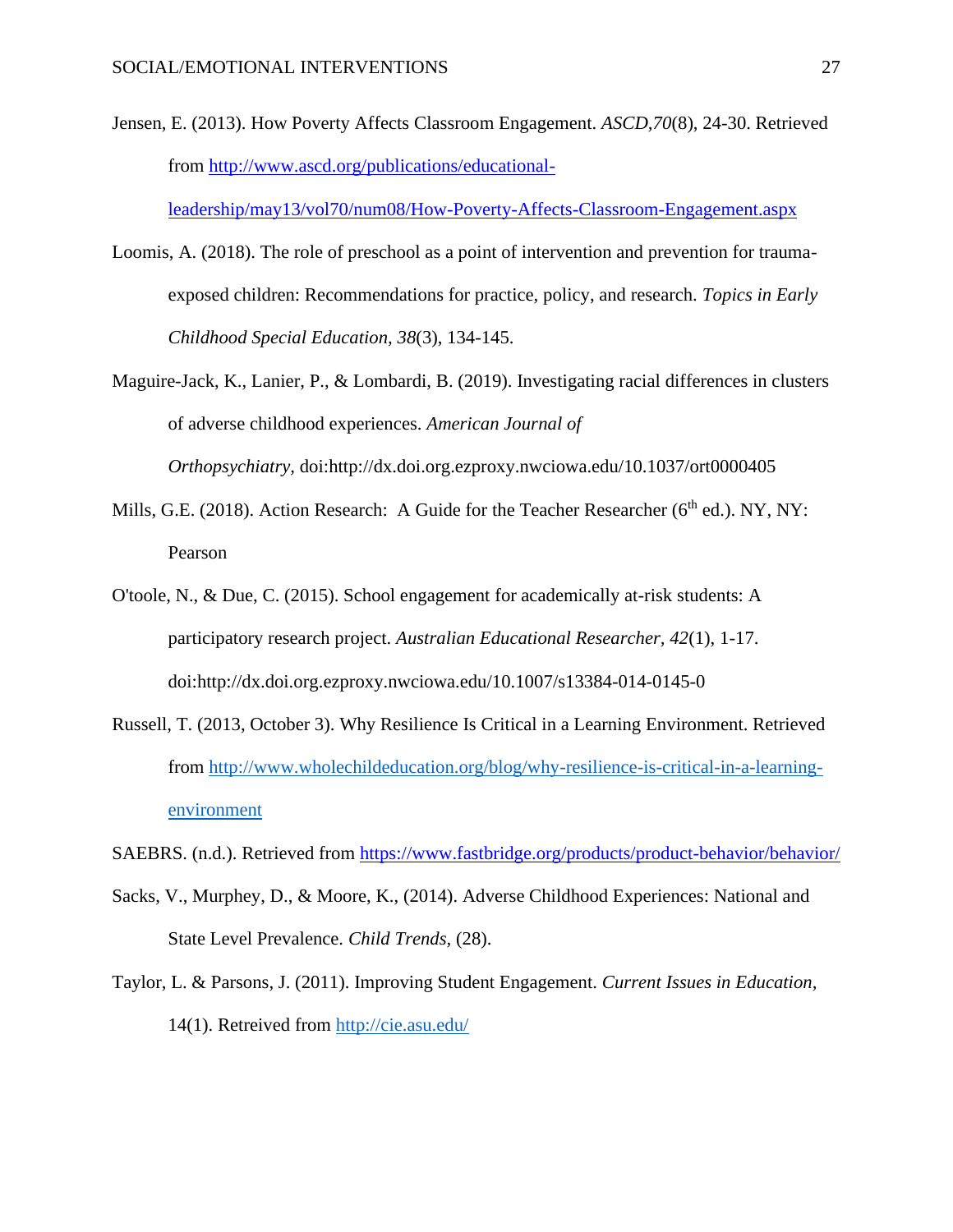Teaching Resilience in Schools and Fostering Resilient Learners. (2019, June 19). Retrieved from https://positivepsychology.com/teaching-resilience/

Wang, M. & Degol, J. (2014). Staying Engaged: Knowledge and Research Needs in Student Engagement. *Child Dev Perspect,* 8(3), 137-143

Withey, K., (2018). Interventions for young children with and at risk for emotional and

behavioral disorders. *Intervention in School and Clinic, 53*(3), 183-187.

doi:10.1177/1053451217702110